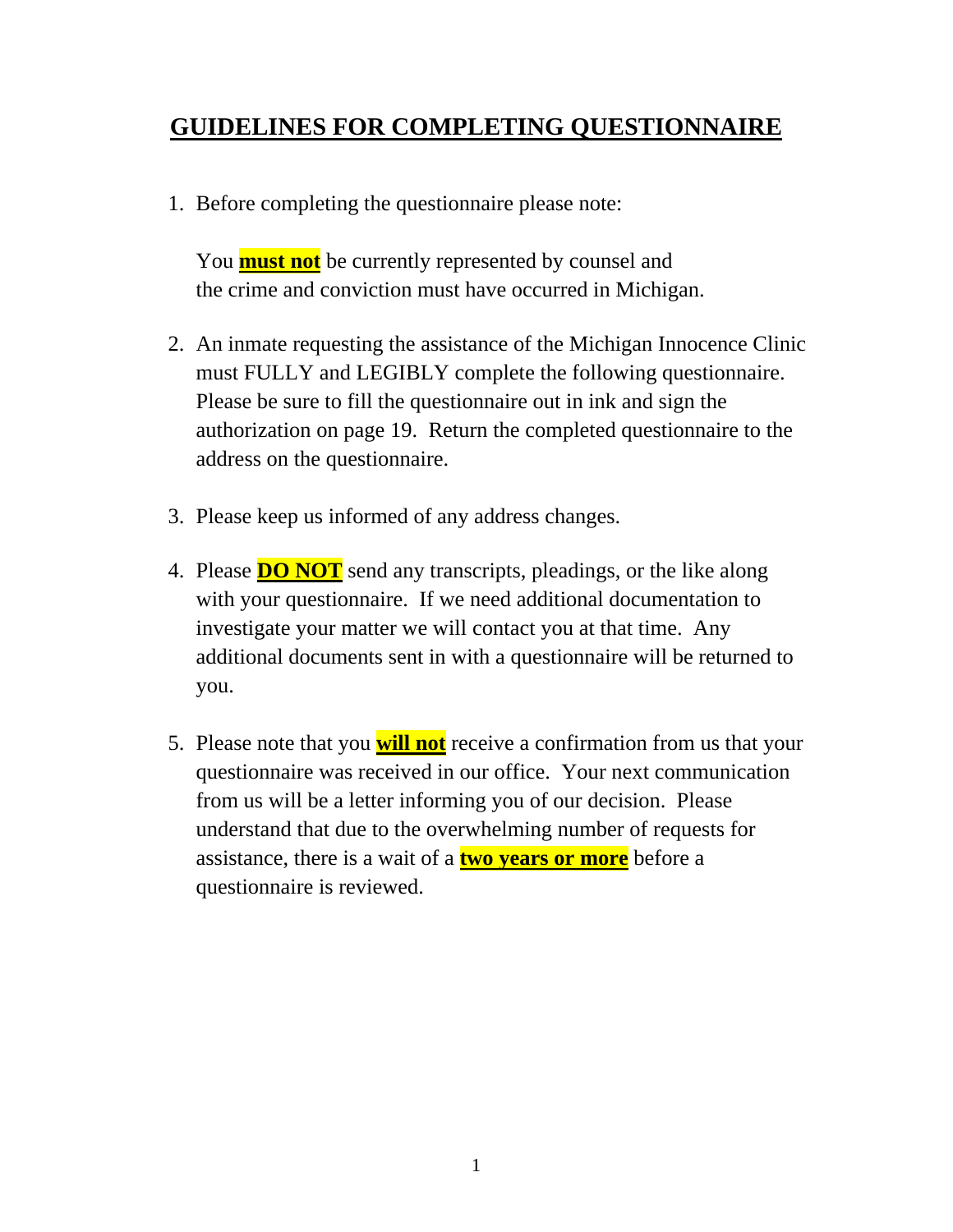# **THE MICHIGAN INNOCENCE CLINIC**

## **CASE SCREENING QUESTIONNAIRE**

#### **Return to: The Michigan Innocence Clinic University of Michigan Law School 625 South State Street Ann Arbor, MI 48109-1215**

**INSTRUCTIONS:** Please answer, as fully as you can, all questions that apply to your case. Your case cannot be considered for possible use in the clinic until **this questionnaire is completed, signed**, **and returned to the above address. DO NOT send us any documents of any kind when you return this questionnaire.** We may ask you to send us documents later, but do not send them to us now.

Name: \_\_\_\_\_\_\_\_\_\_\_\_\_\_\_\_\_\_\_\_\_\_\_\_\_\_\_\_\_\_\_\_\_\_\_\_\_\_\_\_\_\_\_\_\_\_\_\_\_\_\_\_\_\_\_\_\_\_\_\_\_\_\_\_\_

|  | MDOC# |  |  |
|--|-------|--|--|
|--|-------|--|--|

Mailing Address: \_\_\_\_\_\_\_\_\_\_\_\_\_\_\_\_\_\_\_\_\_\_\_\_\_\_\_\_\_\_\_\_\_\_\_\_\_\_\_\_\_\_\_\_\_\_\_\_\_\_\_\_\_\_\_\_\_

\_\_\_\_\_\_\_\_\_\_\_\_\_\_\_\_\_\_\_\_\_\_\_\_\_\_\_\_\_\_\_\_\_\_\_\_\_\_\_\_\_\_\_\_\_\_\_\_\_\_\_\_\_\_\_\_\_\_\_\_\_\_\_\_\_\_\_\_\_\_\_

\_\_\_\_\_\_\_\_\_\_\_\_\_\_\_\_\_\_\_\_\_\_\_\_\_\_\_\_\_\_\_\_\_\_\_\_\_\_\_\_\_\_\_\_\_\_\_\_\_\_\_\_\_\_\_\_\_\_\_\_\_\_\_\_\_\_\_\_\_\_\_

#### **I. THE BASIC FACTS ABOUT YOU AND YOUR CONVICTION**

1. List all of the charges you were convicted of for which you are now in prison.

2. Are you **totally innocent of ALL** of these charges? Yes\_\_\_\_\_\_\_\_\_ No\_\_\_\_\_\_\_\_\_

 $\overline{\phantom{a}}$  ,  $\overline{\phantom{a}}$  ,  $\overline{\phantom{a}}$  ,  $\overline{\phantom{a}}$  ,  $\overline{\phantom{a}}$  ,  $\overline{\phantom{a}}$  ,  $\overline{\phantom{a}}$  ,  $\overline{\phantom{a}}$  ,  $\overline{\phantom{a}}$  ,  $\overline{\phantom{a}}$  ,  $\overline{\phantom{a}}$  ,  $\overline{\phantom{a}}$  ,  $\overline{\phantom{a}}$  ,  $\overline{\phantom{a}}$  ,  $\overline{\phantom{a}}$  ,  $\overline{\phantom{a}}$ 

\_\_\_\_\_\_\_\_\_\_\_\_\_\_\_\_\_\_\_\_\_\_\_\_\_\_\_\_\_\_\_\_\_\_\_\_\_\_\_\_\_\_\_\_\_\_\_\_\_\_\_\_\_\_\_\_\_\_\_\_\_\_\_\_\_\_

\_\_\_\_\_\_\_\_\_\_\_\_\_\_\_\_\_\_\_\_\_\_\_\_\_\_\_\_\_\_\_\_\_\_\_\_\_\_\_\_\_\_\_\_\_\_\_\_\_\_\_\_\_\_\_\_\_\_\_\_\_\_\_\_\_\_

If no, which of the charges are you totally innocent of? \_\_\_\_\_\_\_\_\_\_\_\_\_\_\_\_\_\_\_\_\_\_\_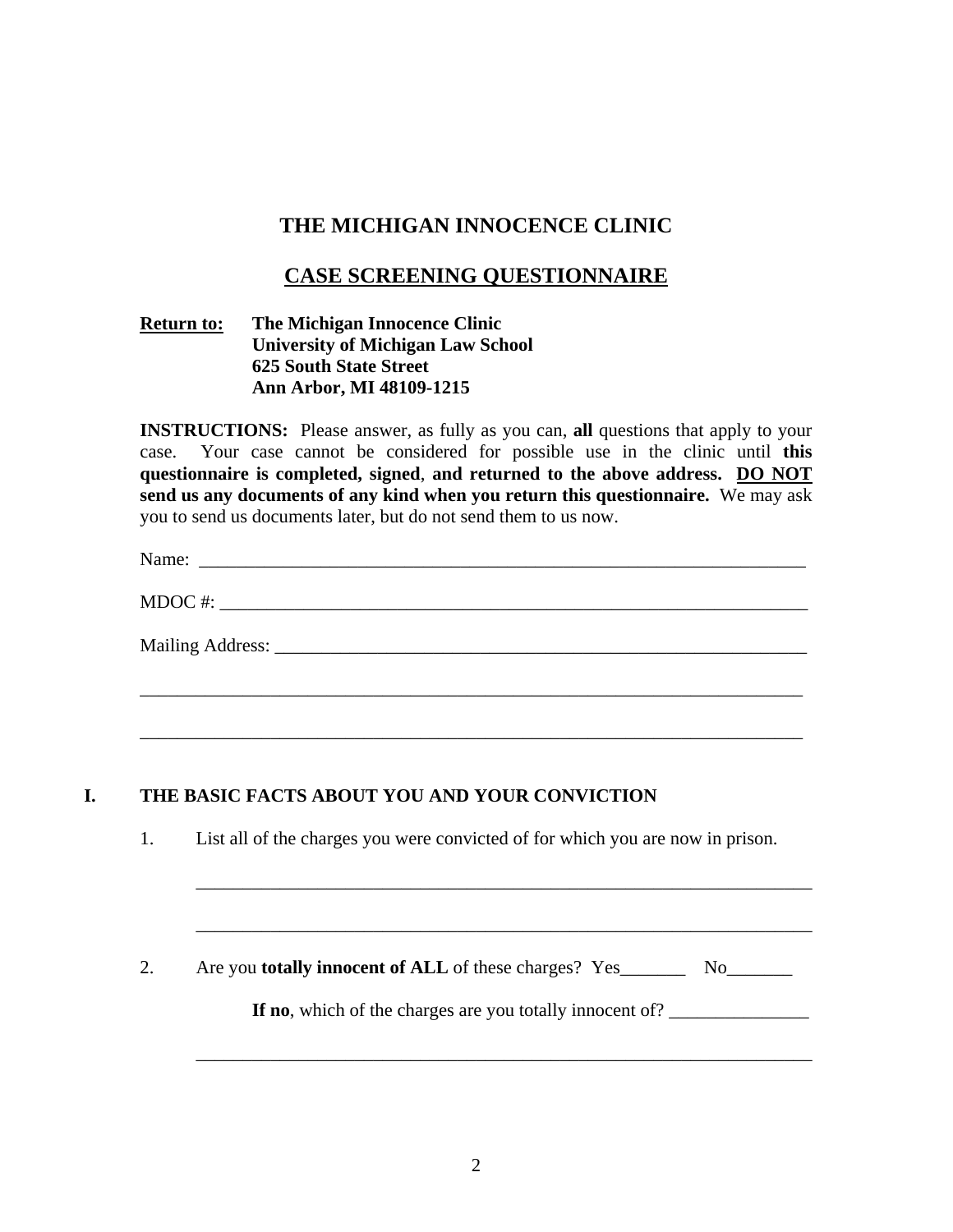| $Yes$ No $\qquad$                                                                                                                                                     |
|-----------------------------------------------------------------------------------------------------------------------------------------------------------------------|
| If YES, please briefly tell us how you were involved ___________________________                                                                                      |
|                                                                                                                                                                       |
| Were you present at the scene of the crime before, during, or after the crime?                                                                                        |
| Yes No No Fig. 1f YES, please briefly explain                                                                                                                         |
| ,我们也不能在这里的时候,我们也不能在这里的时候,我们也不能会在这里的时候,我们也不能会在这里的时候,我们也不能会在这里的时候,我们也不能会在这里的时候,我们也不                                                                                     |
| How were you convicted of the crimes for which you are now in prison?                                                                                                 |
| Jury Trial ____ Bench Trial _____ Guilty or Nolo Plea ____                                                                                                            |
| Did you have more than one trial? Yes _______ No _______                                                                                                              |
| If YES, list the result of each trial (Examples: hung jury, mistrial, conviction<br>reversed on appeal, conviction affirmed on appeal) _____________________________  |
| ,我们也不会有什么。""我们的人,我们也不会有什么?""我们的人,我们也不会有什么?""我们的人,我们也不会有什么?""我们的人,我们也不会有什么?""我们的人<br>What is the length of the sentence you are now serving?__________________________ |
|                                                                                                                                                                       |
| What is your maximum discharge date?                                                                                                                                  |
|                                                                                                                                                                       |
| What is the highest grade you completed in school? _____________________________                                                                                      |
|                                                                                                                                                                       |
| Were you employed at the time of your arrest? Yes _______ No ______                                                                                                   |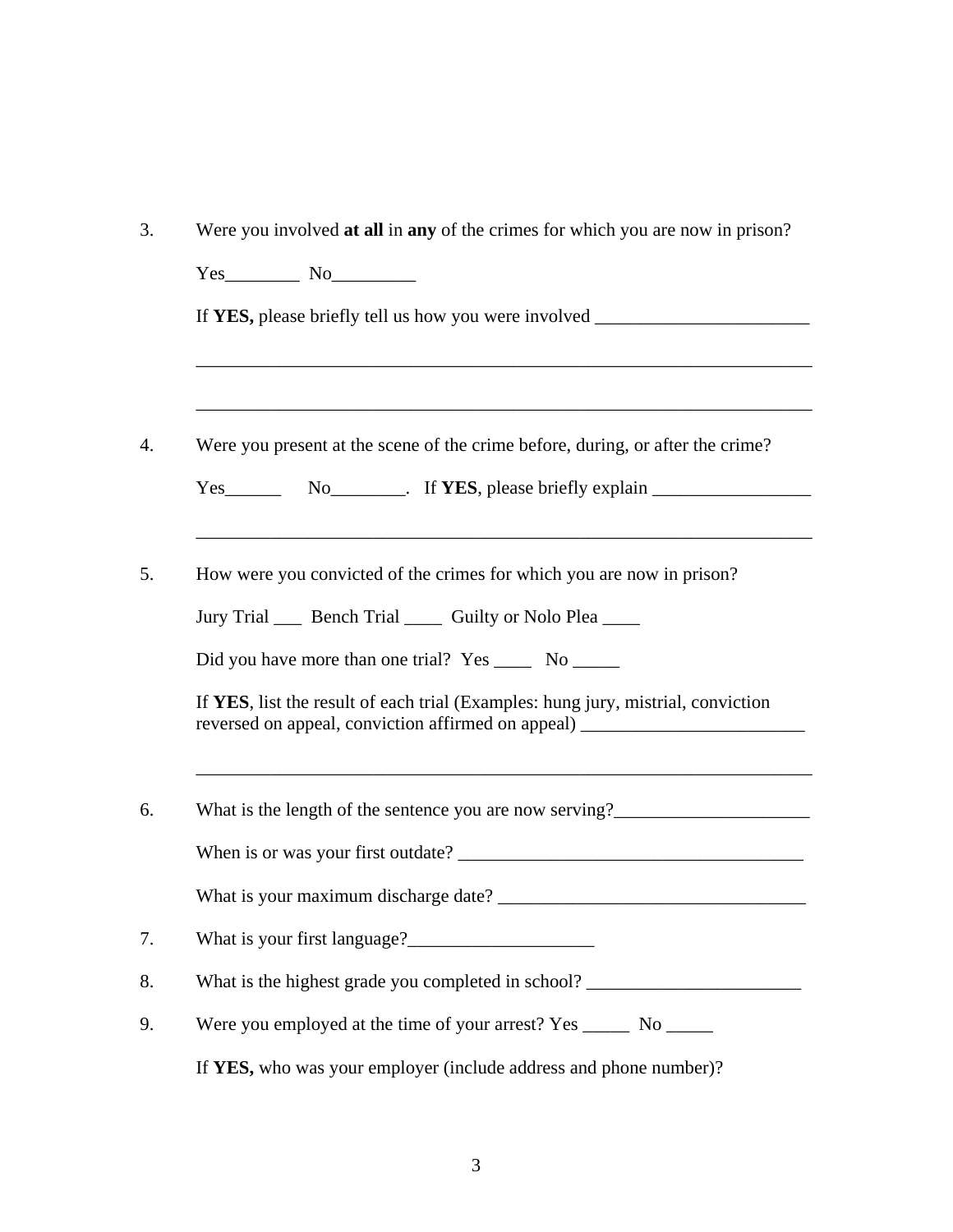\_\_\_\_\_\_\_\_\_\_\_\_\_\_\_\_\_\_\_\_\_\_\_\_\_\_\_\_\_\_\_\_\_\_\_\_\_\_\_\_\_\_\_\_\_\_\_\_\_\_\_\_\_\_\_\_\_\_\_\_\_\_\_\_\_

\_\_\_\_\_\_\_\_\_\_\_\_\_\_\_\_\_\_\_\_\_\_\_\_\_\_\_\_\_\_\_\_\_\_\_\_\_\_\_\_\_\_\_\_\_\_\_\_\_\_\_\_\_\_\_\_\_\_\_\_\_\_\_\_\_

#### **II. YOUR STATEMENT OF THE FACTS OF THE CRIME**

In the space provided below, please tell us **your version** of what really happened at the time of the crime (who, what, when, where, and why). If some of your information comes from what other people told you, please tell us who told you what. If you don't know what happened at the time of the crime because you were somewhere else, please tell us where you were and who you were with, if anyone.

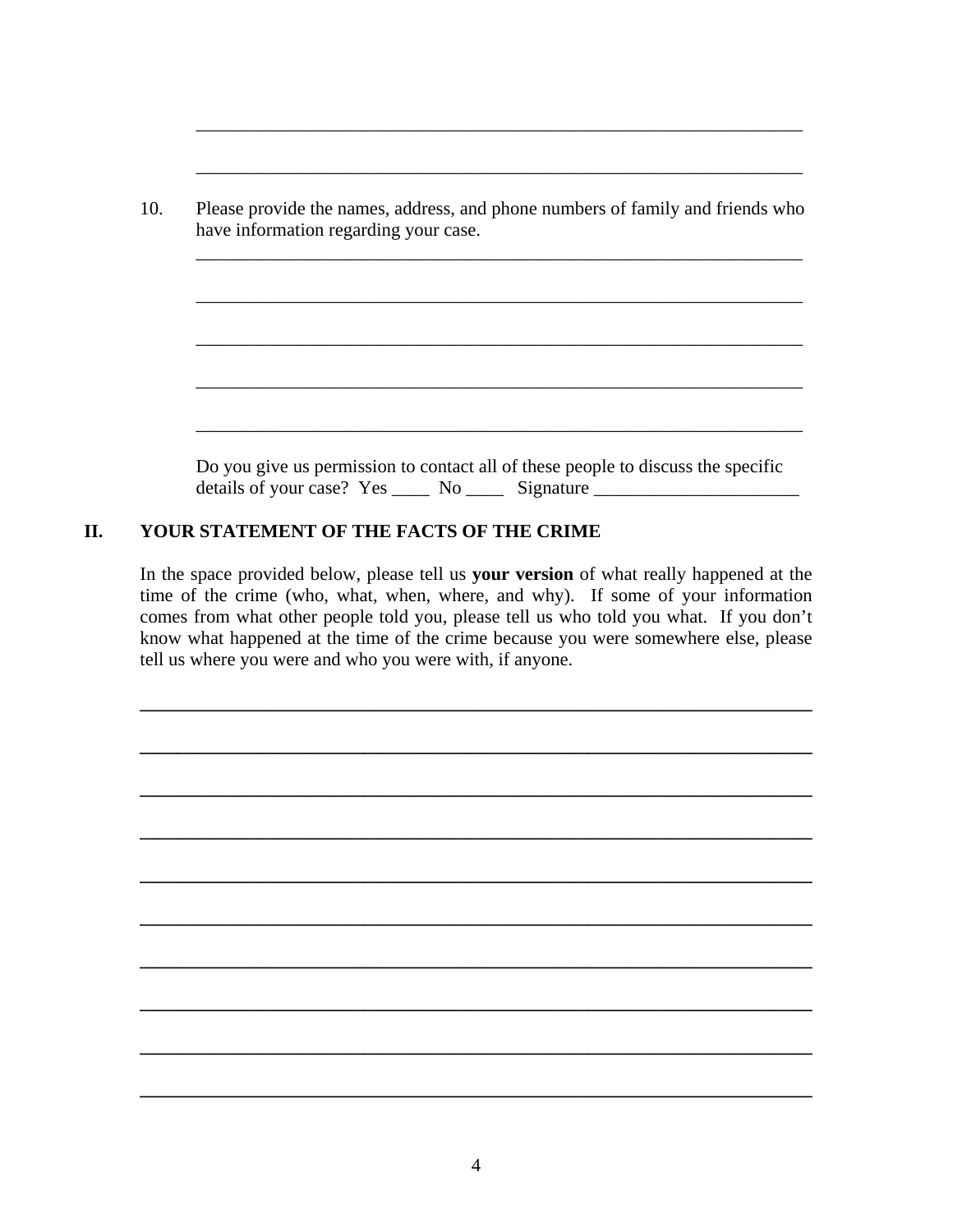#### **\_\_\_\_\_\_\_\_\_\_\_\_\_\_\_\_\_\_\_\_\_\_\_\_\_\_\_\_\_\_\_\_\_\_\_\_\_\_\_\_\_\_\_\_\_\_\_\_\_\_\_\_\_\_\_\_\_\_\_\_\_\_\_\_\_\_\_\_\_\_\_\_ III. NEW EVIDENCE**

1. Are you aware of any **new evidence** that exists in your case that would lead to proof of your **innocence**? ["New evidence" can include, among other things, newlydiscovered physical evidence, a newly-discovered witness, a key witness who has recanted his or her trial testimony, evidence in existence at the time of your trial that can now be subjected to new scientific testing, and evidence or a witness that should have been found and presented by your trial attorney but was not presented at trial.]

**\_\_\_\_\_\_\_\_\_\_\_\_\_\_\_\_\_\_\_\_\_\_\_\_\_\_\_\_\_\_\_\_\_\_\_\_\_\_\_\_\_\_\_\_\_\_\_\_\_\_\_\_\_\_\_\_\_\_\_\_\_\_\_\_\_\_\_\_\_\_\_\_**

Yes \_\_\_\_\_\_ No \_\_\_\_\_\_\_

If **YES,** describe the new evidence below as clearly as you can and tell us why this evidence could help you prove that you are innocent:

**\_\_\_\_\_\_\_\_\_\_\_\_\_\_\_\_\_\_\_\_\_\_\_\_\_\_\_\_\_\_\_\_\_\_\_\_\_\_\_\_\_\_\_\_\_\_\_\_\_\_\_\_\_\_\_\_\_\_\_\_\_\_\_\_\_\_\_\_\_\_\_\_**

**\_\_\_\_\_\_\_\_\_\_\_\_\_\_\_\_\_\_\_\_\_\_\_\_\_\_\_\_\_\_\_\_\_\_\_\_\_\_\_\_\_\_\_\_\_\_\_\_\_\_\_\_\_\_\_\_\_\_\_\_\_\_\_\_\_\_\_\_\_\_\_\_**

**\_\_\_\_\_\_\_\_\_\_\_\_\_\_\_\_\_\_\_\_\_\_\_\_\_\_\_\_\_\_\_\_\_\_\_\_\_\_\_\_\_\_\_\_\_\_\_\_\_\_\_\_\_\_\_\_\_\_\_\_\_\_\_\_\_\_\_\_\_\_\_\_**

**\_\_\_\_\_\_\_\_\_\_\_\_\_\_\_\_\_\_\_\_\_\_\_\_\_\_\_\_\_\_\_\_\_\_\_\_\_\_\_\_\_\_\_\_\_\_\_\_\_\_\_\_\_\_\_\_\_\_\_\_\_\_\_\_\_\_\_\_\_\_\_\_**

**\_\_\_\_\_\_\_\_\_\_\_\_\_\_\_\_\_\_\_\_\_\_\_\_\_\_\_\_\_\_\_\_\_\_\_\_\_\_\_\_\_\_\_\_\_\_\_\_\_\_\_\_\_\_\_\_\_\_\_\_\_\_\_\_\_\_\_\_\_\_\_\_**

**\_\_\_\_\_\_\_\_\_\_\_\_\_\_\_\_\_\_\_\_\_\_\_\_\_\_\_\_\_\_\_\_\_\_\_\_\_\_\_\_\_\_\_\_\_\_\_\_\_\_\_\_\_\_\_\_\_\_\_\_\_\_\_\_\_\_\_\_\_\_\_\_**

**\_\_\_\_\_\_\_\_\_\_\_\_\_\_\_\_\_\_\_\_\_\_\_\_\_\_\_\_\_\_\_\_\_\_\_\_\_\_\_\_\_\_\_\_\_\_\_\_\_\_\_\_\_\_\_\_\_\_\_\_\_\_\_\_\_\_\_\_\_\_\_\_**

**\_\_\_\_\_\_\_\_\_\_\_\_\_\_\_\_\_\_\_\_\_\_\_\_\_\_\_\_\_\_\_\_\_\_\_\_\_\_\_\_\_\_\_\_\_\_\_\_\_\_\_\_\_\_\_\_\_\_\_\_\_\_\_\_\_\_\_\_\_\_\_\_** 

2. If there is new evidence in your case, has any of this new evidence already been presented to any judge? Yes \_\_\_\_\_ No \_\_\_\_\_\_

If **YES,** tell us which judge was presented with the evidence, when and how the evidence was presented to that judge (Examples: testimony at a hearing, affidavit, letter) and what the judge said or wrote about the new evidence, if anything.

**\_\_\_\_\_\_\_\_\_\_\_\_\_\_\_\_\_\_\_\_\_\_\_\_\_\_\_\_\_\_\_\_\_\_\_\_\_\_\_\_\_\_\_\_\_\_\_\_\_\_\_\_\_\_\_\_\_\_\_\_\_\_\_\_\_\_\_\_\_\_\_\_**

**\_\_\_\_\_\_\_\_\_\_\_\_\_\_\_\_\_\_\_\_\_\_\_\_\_\_\_\_\_\_\_\_\_\_\_\_\_\_\_\_\_\_\_\_\_\_\_\_\_\_\_\_\_\_\_\_\_\_\_\_\_\_\_\_\_\_\_\_\_\_\_\_**

**\_\_\_\_\_\_\_\_\_\_\_\_\_\_\_\_\_\_\_\_\_\_\_\_\_\_\_\_\_\_\_\_\_\_\_\_\_\_\_\_\_\_\_\_\_\_\_\_\_\_\_\_\_\_\_\_\_\_\_\_\_\_\_\_\_\_\_\_\_\_\_\_**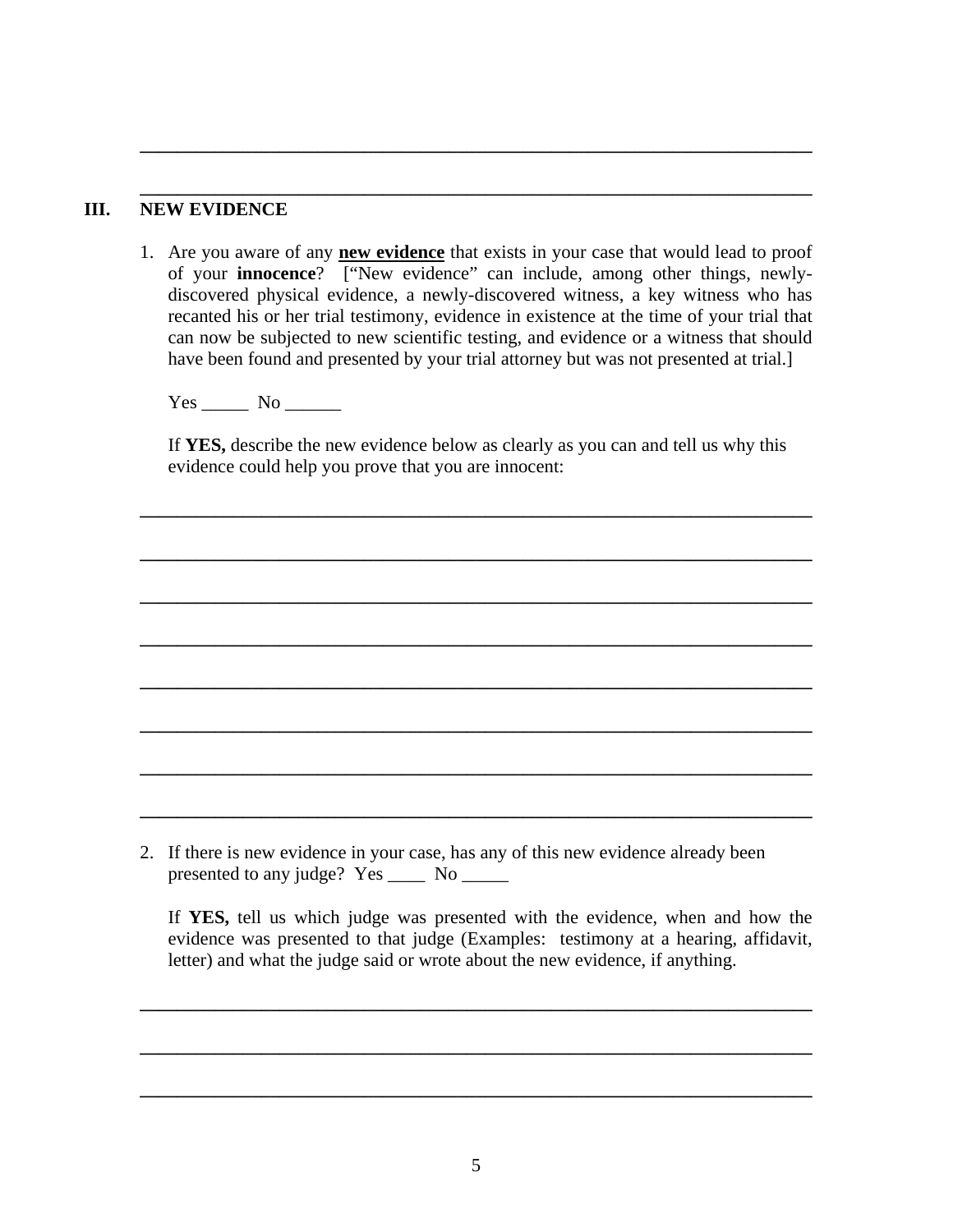|                                  | 3. Have you taken a polygraph (lie detector) test about your involvement in the crime |  |
|----------------------------------|---------------------------------------------------------------------------------------|--|
| for which you are in prison? Yes | -No                                                                                   |  |

**\_\_\_\_\_\_\_\_\_\_\_\_\_\_\_\_\_\_\_\_\_\_\_\_\_\_\_\_\_\_\_\_\_\_\_\_\_\_\_\_\_\_\_\_\_\_\_\_\_\_\_\_\_\_\_\_\_\_\_\_\_\_\_\_\_\_\_\_\_\_\_\_**

**\_\_\_\_\_\_\_\_\_\_\_\_\_\_\_\_\_\_\_\_\_\_\_\_\_\_\_\_\_\_\_\_\_\_\_\_\_\_\_\_\_\_\_\_\_\_\_\_\_\_\_\_\_\_\_\_\_\_\_\_\_\_\_\_\_\_\_\_\_\_\_\_**

If **YES**, when did you take the test, who administered it, and did the examiner say that you passed or failed the test (include all polygraph tests you have taken about this crime; we understand that polygraphs test results are often not accurate)?

**\_\_\_\_\_\_\_\_\_\_\_\_\_\_\_\_\_\_\_\_\_\_\_\_\_\_\_\_\_\_\_\_\_\_\_\_\_\_\_\_\_\_\_\_\_\_\_\_\_\_\_\_\_\_\_\_\_\_\_\_\_\_\_\_\_\_\_\_\_\_\_\_**

**\_\_\_\_\_\_\_\_\_\_\_\_\_\_\_\_\_\_\_\_\_\_\_\_\_\_\_\_\_\_\_\_\_\_\_\_\_\_\_\_\_\_\_\_\_\_\_\_\_\_\_\_\_\_\_\_\_\_\_\_\_\_\_\_\_\_\_\_\_\_\_\_**

**\_\_\_\_\_\_\_\_\_\_\_\_\_\_\_\_\_\_\_\_\_\_\_\_\_\_\_\_\_\_\_\_\_\_\_\_\_\_\_\_\_\_\_\_\_\_\_\_\_\_\_\_\_\_\_\_\_\_\_\_\_\_\_\_\_\_\_\_\_\_\_\_**

**\_\_\_\_\_\_\_\_\_\_\_\_\_\_\_\_\_\_\_\_\_\_\_\_\_\_\_\_\_\_\_\_\_\_\_\_\_\_\_\_\_\_\_\_\_\_\_\_\_\_\_\_\_\_\_\_\_\_\_\_\_\_\_\_\_\_\_\_\_\_\_\_**

**\_\_\_\_\_\_\_\_\_\_\_\_\_\_\_\_\_\_\_\_\_\_\_\_\_\_\_\_\_\_\_\_\_\_\_\_\_\_\_\_\_\_\_\_\_\_\_\_\_\_\_\_\_\_\_\_\_\_\_\_\_\_\_\_\_\_\_\_\_\_\_\_** 

If you did take a polygraph test, do you have a written report of the results of the test? Yes \_\_\_\_\_\_\_\_\_ No \_\_\_\_\_\_\_\_\_\_\_

If you did take and failed a polygraph test, why do you think you failed?

4. Would you be willing to take a polygraph (lie detector) test at our request?  $Yes \_\_$  No  $\_\_$ 

#### **IV. THE CRIME, YOUR ARREST, AND THE POLICE INVESTIGATION**

1. When did the crime occur (date and time of day)?

2. Where did the crime occur (location/address, **city**)?

3. When were you arrested (date and time of day)? \_\_\_\_\_\_\_\_\_\_\_\_\_\_\_\_\_\_\_\_\_\_\_\_\_\_\_\_\_\_

\_\_\_\_\_\_\_\_\_\_\_\_\_\_\_\_\_\_\_\_\_\_\_\_\_\_\_\_\_\_\_\_\_\_\_\_\_\_\_\_\_\_\_\_\_\_\_\_\_\_\_\_\_\_\_\_\_\_\_\_\_\_\_\_\_\_

\_\_\_\_\_\_\_\_\_\_\_\_\_\_\_\_\_\_\_\_\_\_\_\_\_\_\_\_\_\_\_\_\_\_\_\_\_\_\_\_\_\_\_\_\_\_\_\_\_\_\_\_\_\_\_\_\_\_\_\_\_\_\_\_

4. Where were you arrested (location/address, city)?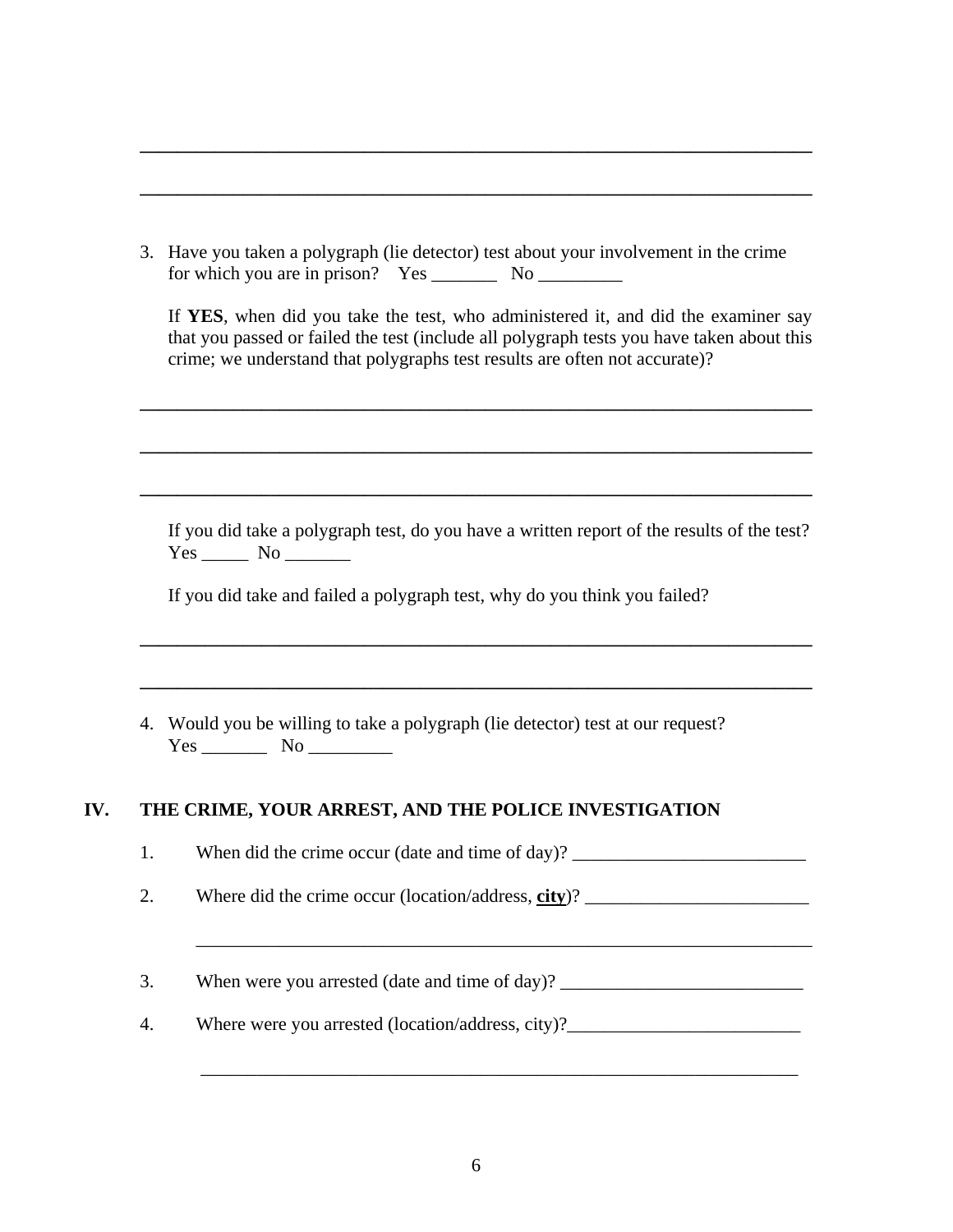|                   | Did the police have any witnesses identify you or other possible suspects in a<br>lineup or showup? $Yes \_\_$ No $\_\_$                                                                                                                           |
|-------------------|----------------------------------------------------------------------------------------------------------------------------------------------------------------------------------------------------------------------------------------------------|
| lineup or showup. | If YES, tell us when and where the lineup or showup occurred, who the witnesses<br>were, and whether each witness picked you or anyone else out of the lineup or<br>showup. Please also tell us anything else you believe we should know about the |
|                   |                                                                                                                                                                                                                                                    |
|                   |                                                                                                                                                                                                                                                    |
|                   | Did the police have any witnesses identify you or other possible suspects from<br>photographs before you were convicted? Yes _______ No ______                                                                                                     |
|                   | If YES, tell us when and where the photos were shown, who the witnesses were,<br>and whether each witness picked you or anyone else out of the photographs.<br>Please tell us anything else you believe we should know about the photographs.      |
|                   |                                                                                                                                                                                                                                                    |
|                   |                                                                                                                                                                                                                                                    |

5. What were the names of the victims, if there were any? \_\_\_\_\_\_\_\_\_\_\_\_\_\_\_\_\_\_\_\_\_\_\_

- (a) How many times were you interviewed by the police where you made a statement? \_\_\_\_\_\_\_\_\_\_\_\_
- (b) When did you make each statement? (Example: the day before the arrest, during the arrest, two weeks after the arrest, etc.) \_\_\_\_\_\_\_\_\_\_\_\_\_\_\_\_\_\_\_\_\_\_\_\_\_\_\_

\_\_\_\_\_\_\_\_\_\_\_\_\_\_\_\_\_\_\_\_\_\_\_\_\_\_\_\_\_\_\_\_\_\_\_\_\_\_\_\_\_\_\_\_\_\_\_\_\_\_\_\_\_\_\_\_\_\_\_\_\_\_\_\_\_\_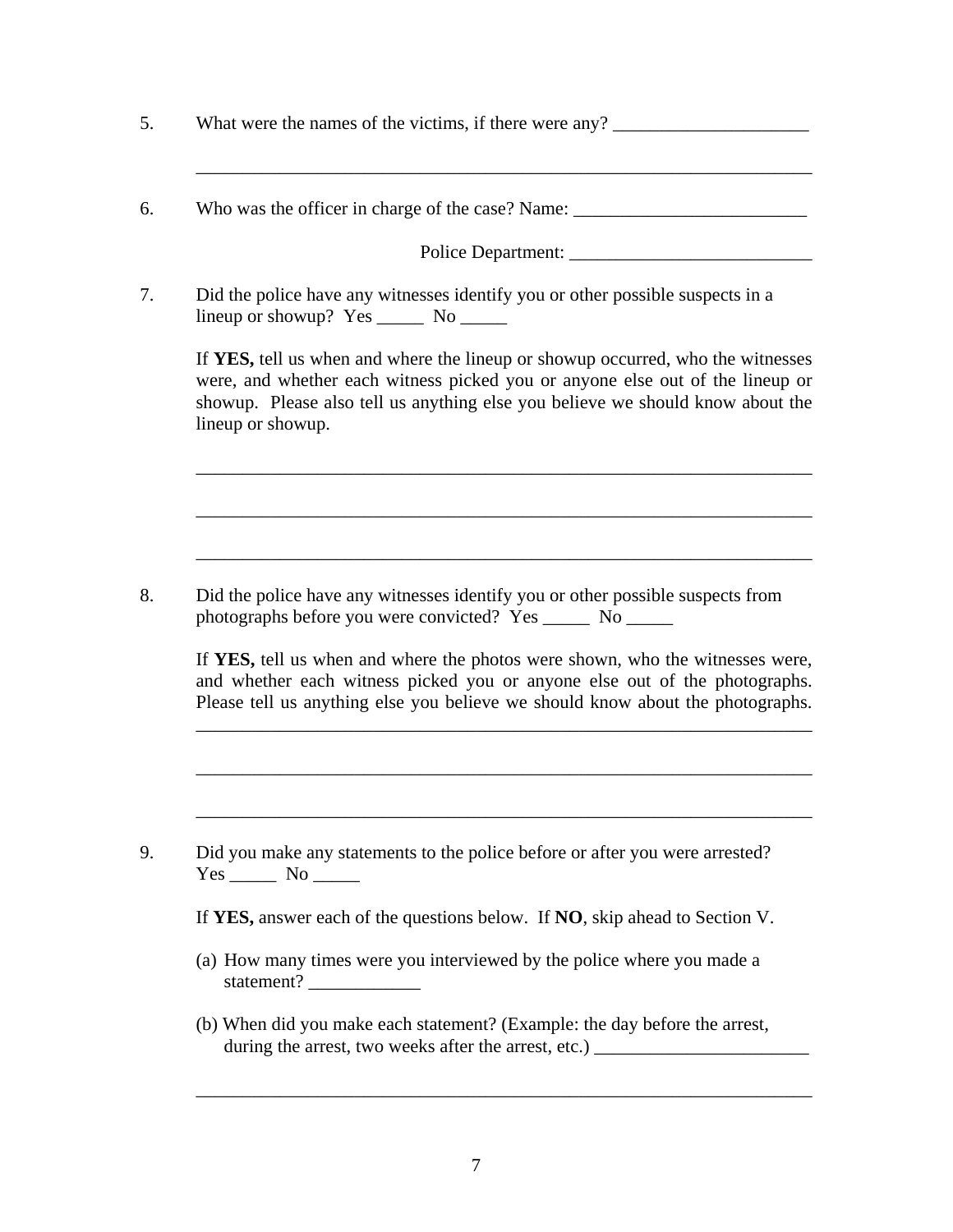| Which ones were recorded?                                                                                                                                                                                    |
|--------------------------------------------------------------------------------------------------------------------------------------------------------------------------------------------------------------|
| (d) Were any of your statements written down? Yes _____ No ______                                                                                                                                            |
| <u> 1989 - Johann Barn, amerikansk politiker (d. 1989)</u><br>Who wrote them down?                                                                                                                           |
| Did you sign any written statements? Yes _____ No _____<br>Which ones did you sign?                                                                                                                          |
| (e) For each statement you made to the police, briefly tell us what you said:                                                                                                                                |
|                                                                                                                                                                                                              |
|                                                                                                                                                                                                              |
|                                                                                                                                                                                                              |
|                                                                                                                                                                                                              |
|                                                                                                                                                                                                              |
|                                                                                                                                                                                                              |
|                                                                                                                                                                                                              |
|                                                                                                                                                                                                              |
| (f) Were any of your statements not true? Yes ________ No ______<br>If YES, which ones were not true, what was not true in those statements, and<br>why did you tell the police something that was not true? |
|                                                                                                                                                                                                              |
|                                                                                                                                                                                                              |
|                                                                                                                                                                                                              |

# V. YOUR CASE IN THE TRIAL COURT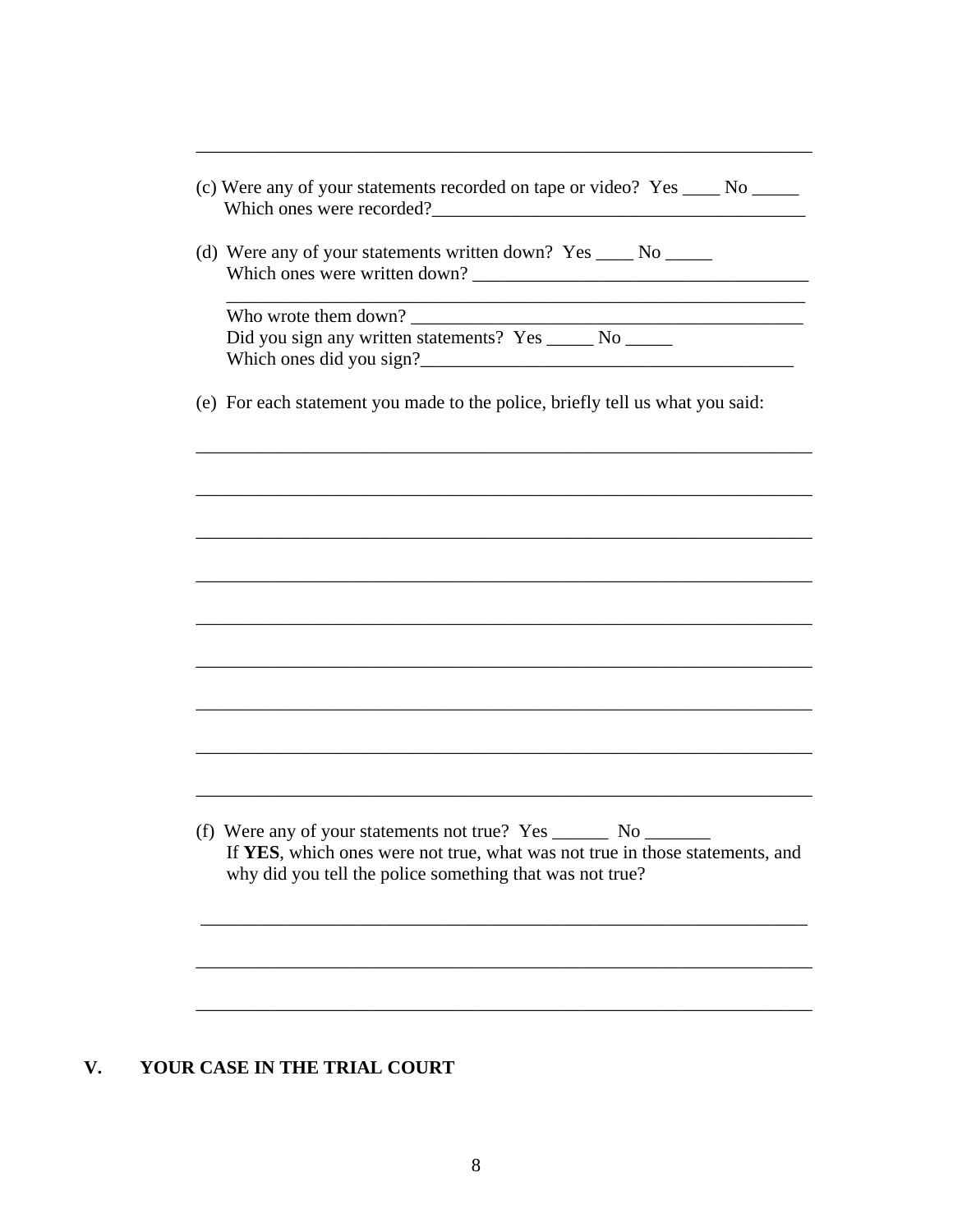1. Where were you convicted? County: \_\_\_\_\_\_\_\_\_\_\_\_\_\_\_\_

Who was the judge?  $\frac{2}{\sqrt{2}}$ 

2. Were other people charged in connection with this crime? Yes\_\_\_\_\_ No\_\_\_\_\_\_\_\_\_

If **YES**, list their names and briefly tell us what happened to them (Examples: convicted in the same trial with you, convicted in a separate trial, convicted of lesser charges, acquitted, died before trial, pled guilty, pled guilty and testified against you, etc.)

| If you have current addresses and/or phone numbers for the people who were                                                                                               |
|--------------------------------------------------------------------------------------------------------------------------------------------------------------------------|
|                                                                                                                                                                          |
|                                                                                                                                                                          |
|                                                                                                                                                                          |
|                                                                                                                                                                          |
| Who were your trial attorneys in the trial court (include all attorneys who                                                                                              |
| Who was the lead prosecutor in the trial court?__________________________________<br>What motions, if any, did your trial attorneys file for you in the trial court, and |
|                                                                                                                                                                          |
|                                                                                                                                                                          |
|                                                                                                                                                                          |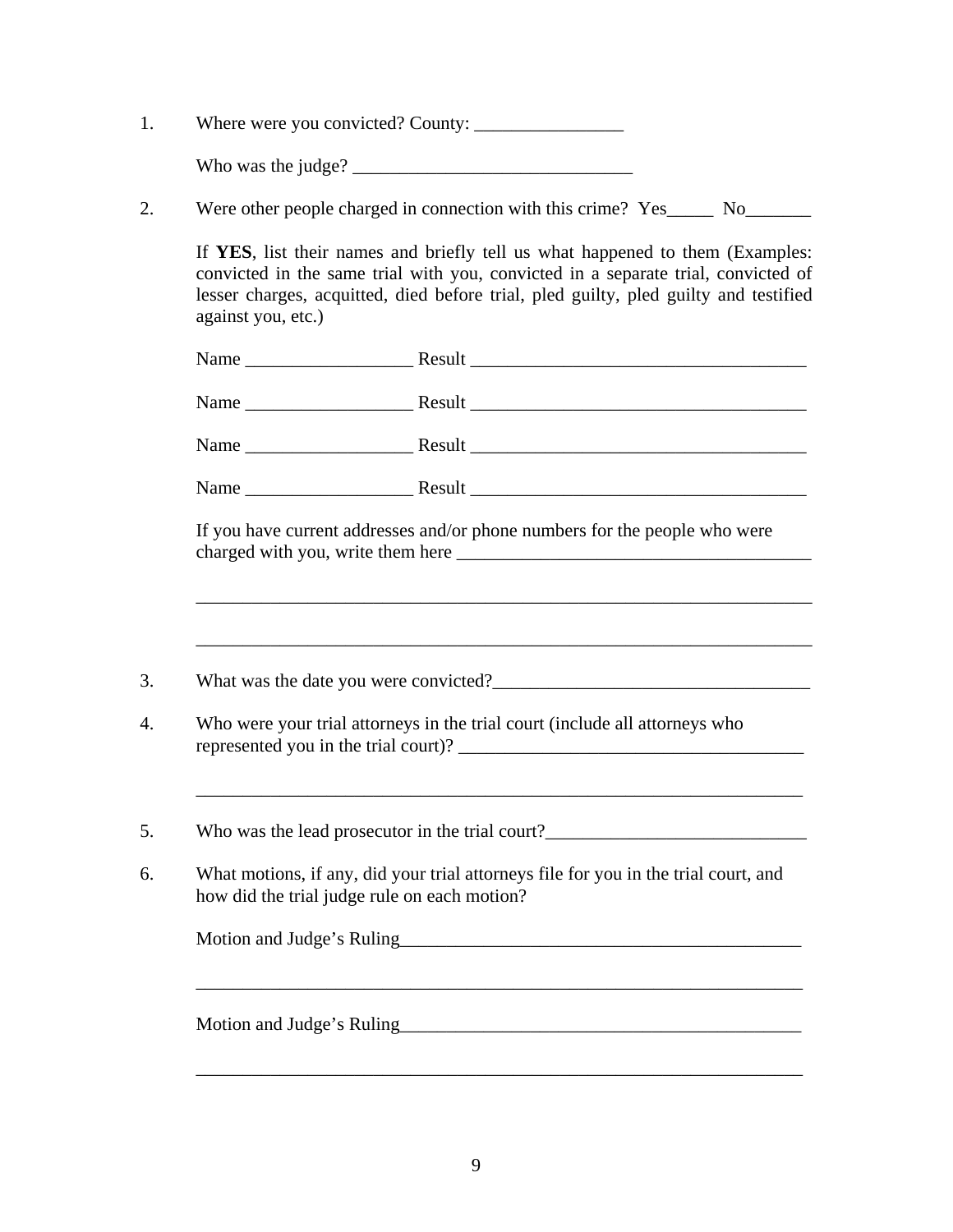|     |                | <u> 1989 - Johann Stoff, amerikansk politiker (* 1908)</u>                                                                                                                                        |
|-----|----------------|---------------------------------------------------------------------------------------------------------------------------------------------------------------------------------------------------|
| VI. |                | <b>GUILTY OR NOLO CONTENDERE ("NO CONTEST") PLEA CASES</b>                                                                                                                                        |
|     |                | Answer these questions only if you pleaded guilty or nolo contendere ("no contest")<br>to the charges for which you are now in prison. If you went to trial, skip ahead to<br><b>Section VII.</b> |
|     | 1.             | Type of plea: Guilty ____________ Nolo Contendere ("no contest") ___________                                                                                                                      |
|     | 2.             |                                                                                                                                                                                                   |
|     |                | If YES, what did your attorney tell you about the plea bargain? _______________                                                                                                                   |
|     | 3.             | Why did you decide to plead guilty or nolo contendere ("no contest")? _______                                                                                                                     |
|     |                |                                                                                                                                                                                                   |
|     | $\overline{4}$ | Have you ever tried to withdraw your plea? Yes __________ No                                                                                                                                      |
|     |                | If YES, when did you try to withdraw it (Examples: before sentencing, during the                                                                                                                  |
|     |                | If YES, what reason did you (or your lawyer) give for trying to withdraw your                                                                                                                     |
|     |                | If YES, what reason did the court give for not letting you withdraw your plea?                                                                                                                    |
|     |                |                                                                                                                                                                                                   |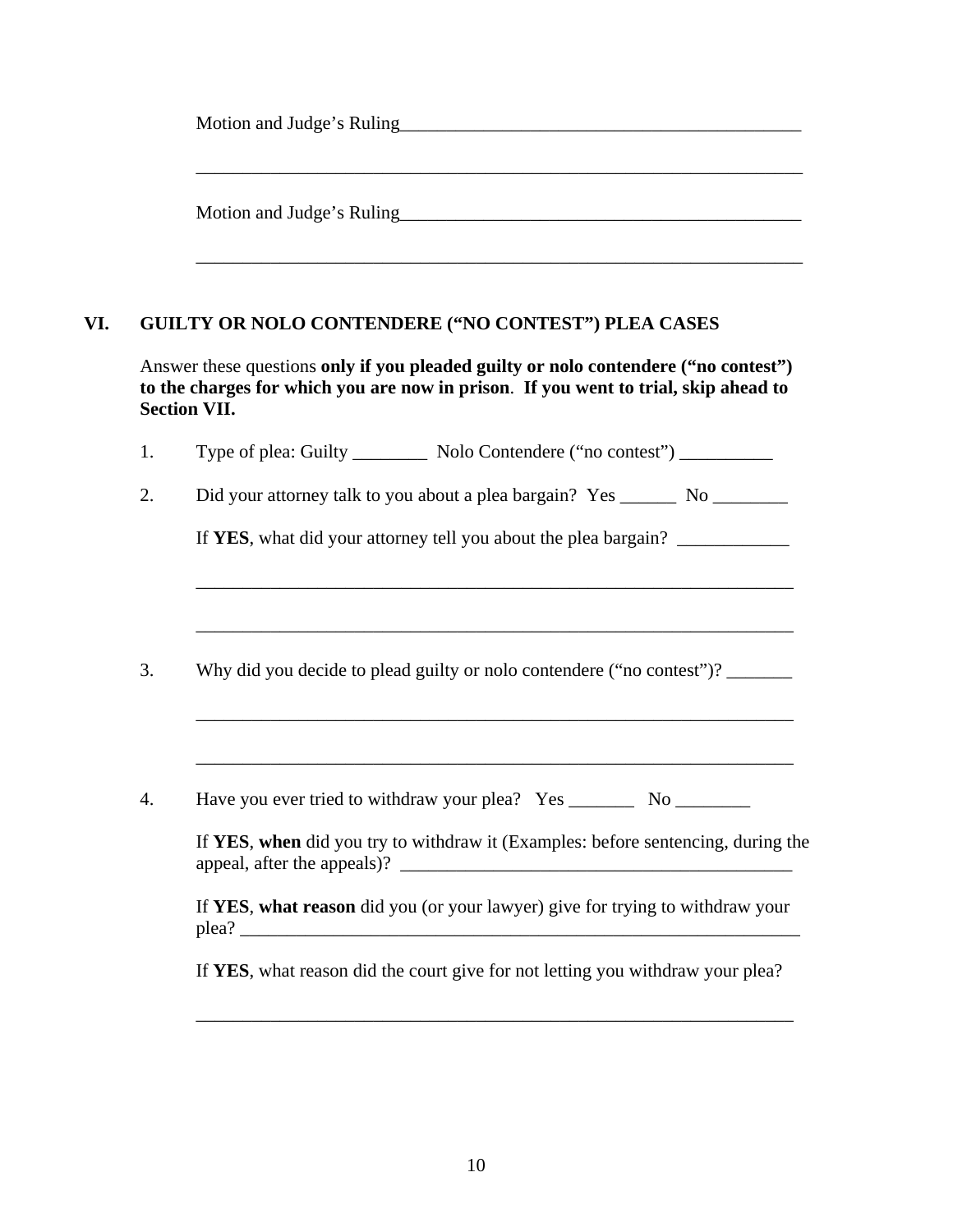#### **VII. TRIAL CASES**

Answer these questions **only if you were convicted after a jury trial or a bench trial for the charges for which you are now in prison**. **If you were convicted by plea, skip ahead to Section VIII.** 

| locate them now |                                            | If YES, list their names and tell us any information you have that could help us<br>and the control of the control of the control of the control of the control of the control of the control of the |
|-----------------|--------------------------------------------|------------------------------------------------------------------------------------------------------------------------------------------------------------------------------------------------------|
|                 |                                            |                                                                                                                                                                                                      |
|                 | prosecution at your trial? Yes_____ No____ | Did any eyewitnesses to the crime other than the victims testify for the                                                                                                                             |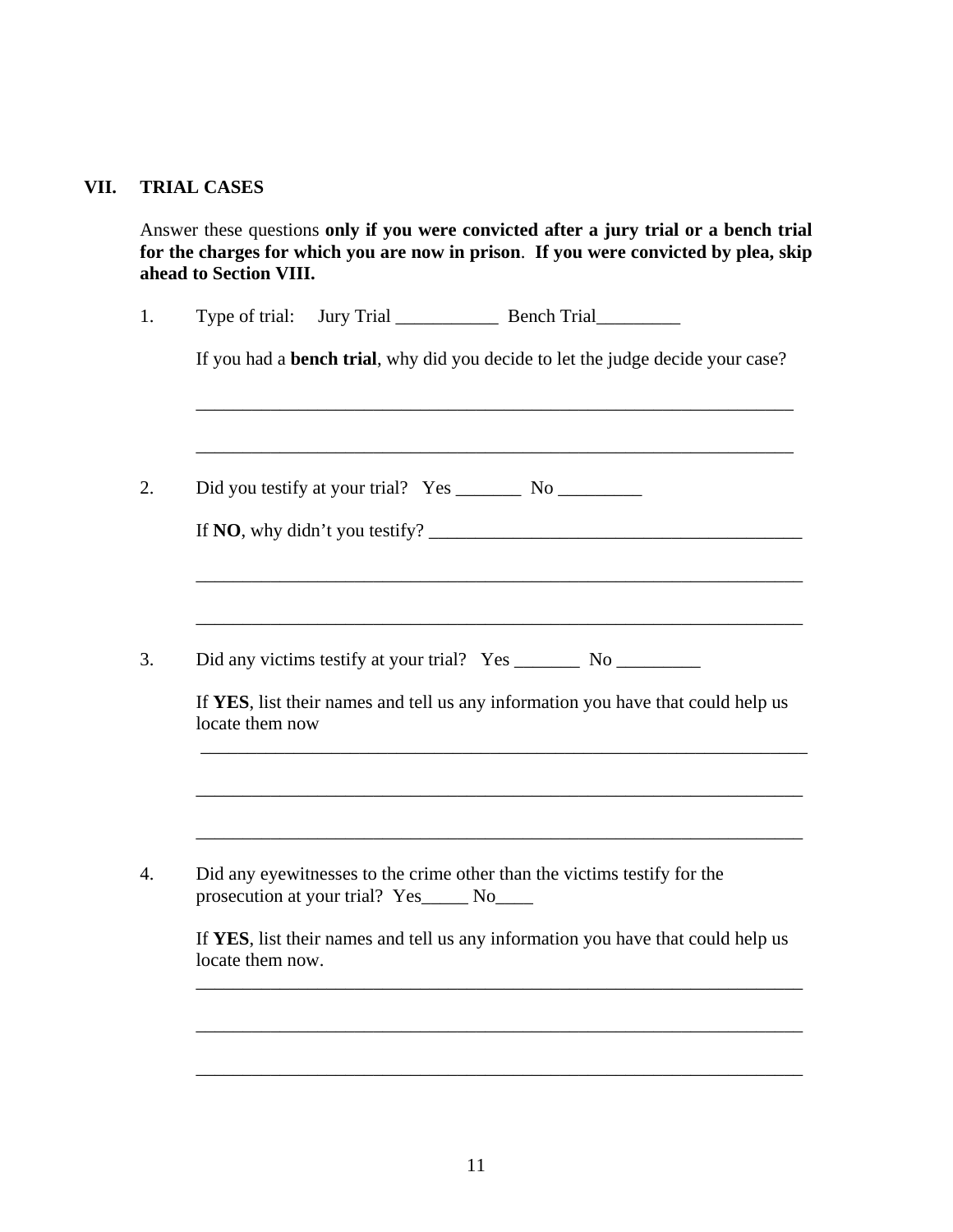| locate them now. |                                                                                                                                                                                                                                                                                      |
|------------------|--------------------------------------------------------------------------------------------------------------------------------------------------------------------------------------------------------------------------------------------------------------------------------------|
|                  | Did any expert witnesses testify for the prosecution? Yes______ No_____                                                                                                                                                                                                              |
|                  | If YES, list their names, explain what kind of expert testimony they gave<br>(Examples: fingerprint, ballistics, DNA, psychiatric, etc.), and tell us any<br>information you have that could help us locate them now.                                                                |
|                  |                                                                                                                                                                                                                                                                                      |
|                  | Did any expert witnesses testify for you? Yes______ No_____<br>If YES, list their names, explain what kind of expert testimony they gave<br>(Examples: fingerprint, ballistics, DNA, psychiatric, etc.), and tell us any<br>information you have that could help us locate them now. |
|                  |                                                                                                                                                                                                                                                                                      |
|                  | Did anyone else charged with the same crimes you were charged with testify<br>against you? Yes ______ No_______                                                                                                                                                                      |
| locate them now. | If YES, list their names and tell us any information you have that could help us                                                                                                                                                                                                     |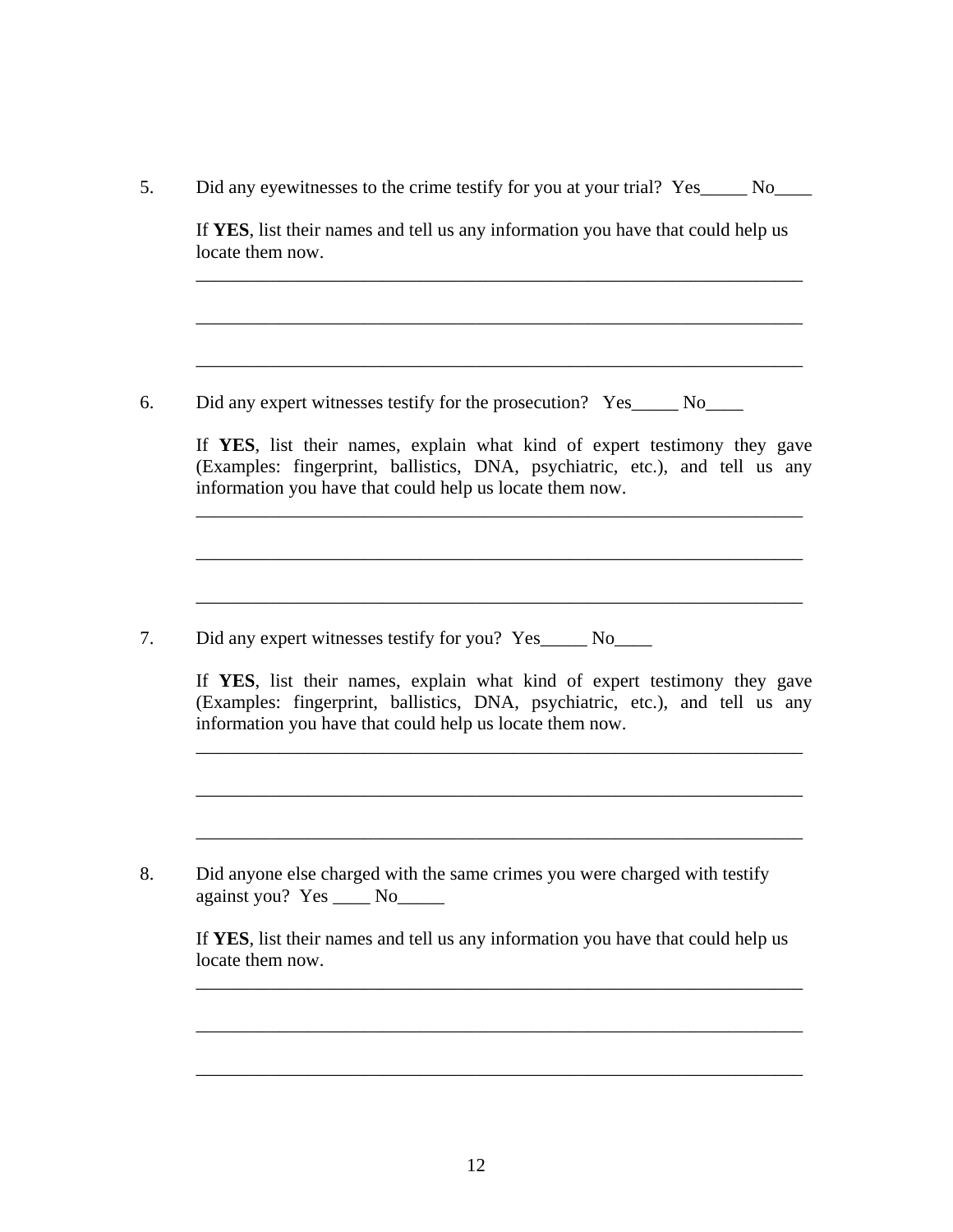If **YES,** which of the witnesses listed above, if any, admitted during the trial that they were getting a deal for testifying against you? \_\_\_\_\_\_\_\_\_\_\_\_\_\_\_\_\_\_\_\_\_\_\_\_\_\_\_\_

| Did anyone else charged with the crimes you were charged with testify for you?<br>$Yes \_ No \_$                                            |
|---------------------------------------------------------------------------------------------------------------------------------------------|
| If YES, list their names and tell us any information you have that could help us<br>locate them now.                                        |
|                                                                                                                                             |
| Did anyone who was facing other criminal charges testify against you?<br>$Yes$ No $\_\_$                                                    |
| If YES, list their names and tell us any information you have that could help us<br>locate them now.                                        |
|                                                                                                                                             |
| If YES, which of the witnesses listed above, if any, admitted during the trial that<br>they were getting a deal for testifying against you? |
|                                                                                                                                             |

\_\_\_\_\_\_\_\_\_\_\_\_\_\_\_\_\_\_\_\_\_\_\_\_\_\_\_\_\_\_\_\_\_\_\_\_\_\_\_\_\_\_\_\_\_\_\_\_\_\_\_\_\_\_\_\_\_\_\_\_\_\_\_\_\_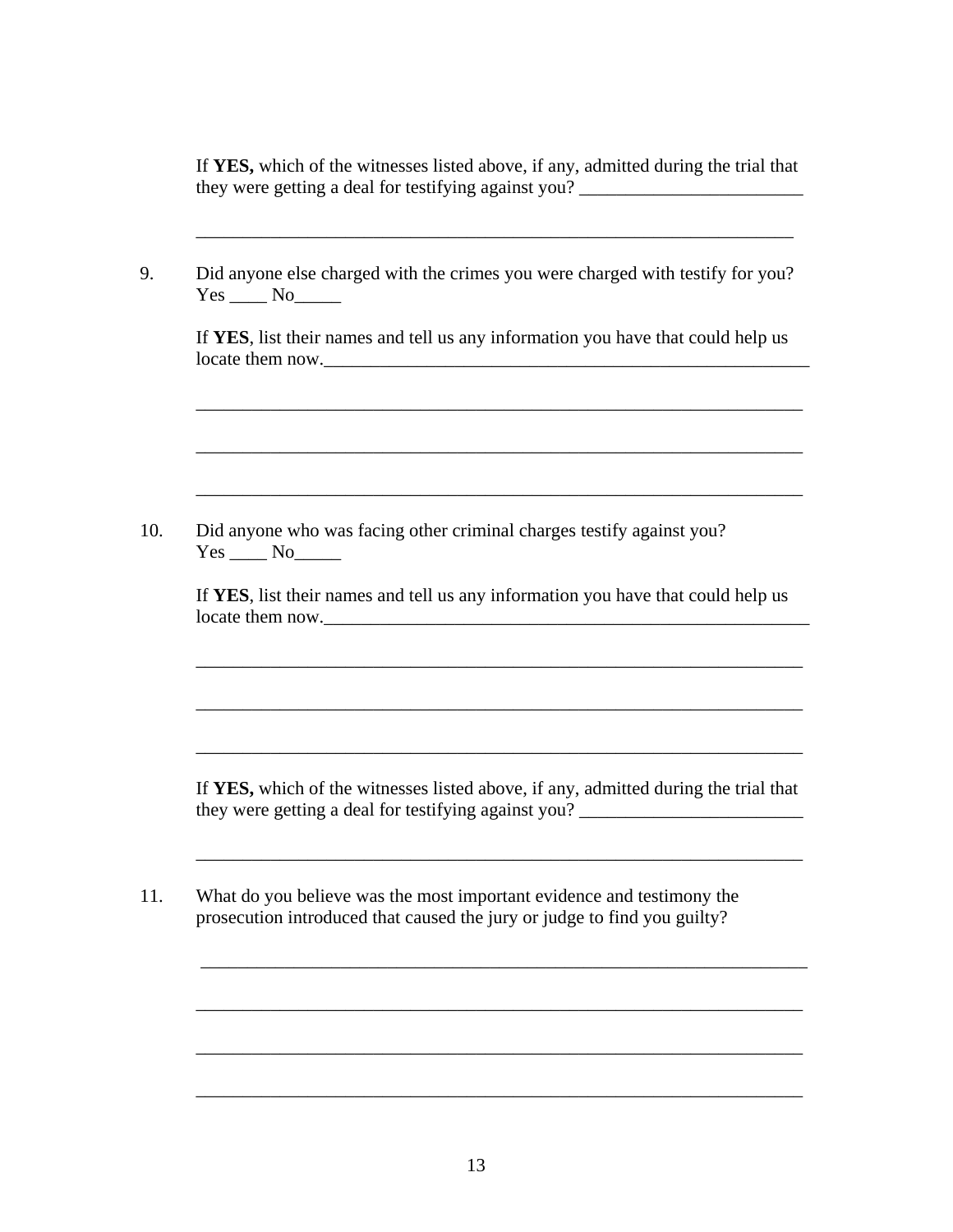12. What kind of defenses, if any, did your attorney present or argue at your trial? (Examples: alibi, self-defense, consent, mistaken identification, insanity, accident, etc.)

\_\_\_\_\_\_\_\_\_\_\_\_\_\_\_\_\_\_\_\_\_\_\_\_\_\_\_\_\_\_\_\_\_\_\_\_\_\_\_\_\_\_\_\_\_\_\_\_\_\_\_\_\_\_\_\_\_\_\_\_\_\_\_\_\_

13. Did your attorney call any witnesses to support your defenses besides the witnesses you have listed in your answers to questions 5, 7, and 9? Yes \_\_\_\_\_\_\_\_ No \_\_\_\_\_\_\_\_\_

If **YES**, list the names of other witnesses who testified for you, briefly tell us what they testified about, and tell us any information you have that could help us locate them now \_\_\_\_\_\_\_\_\_\_\_\_\_\_\_\_\_\_\_\_\_\_\_\_\_\_\_\_\_\_\_\_\_\_\_\_\_\_\_\_\_\_\_\_\_\_\_\_\_\_\_\_\_\_\_\_\_

\_\_\_\_\_\_\_\_\_\_\_\_\_\_\_\_\_\_\_\_\_\_\_\_\_\_\_\_\_\_\_\_\_\_\_\_\_\_\_\_\_\_\_\_\_\_\_\_\_\_\_\_\_\_\_\_\_\_\_\_\_\_\_\_\_

 $\overline{\phantom{a}}$  , and the set of the set of the set of the set of the set of the set of the set of the set of the set of the set of the set of the set of the set of the set of the set of the set of the set of the set of the s

\_\_\_\_\_\_\_\_\_\_\_\_\_\_\_\_\_\_\_\_\_\_\_\_\_\_\_\_\_\_\_\_\_\_\_\_\_\_\_\_\_\_\_\_\_\_\_\_\_\_\_\_\_\_\_\_\_\_\_\_\_\_\_\_\_

\_\_\_\_\_\_\_\_\_\_\_\_\_\_\_\_\_\_\_\_\_\_\_\_\_\_\_\_\_\_\_\_\_\_\_\_\_\_\_\_\_\_\_\_\_\_\_\_\_\_\_\_\_\_\_\_\_\_\_\_\_\_\_\_\_

#### **VIII. PHYSICAL EVIDENCE**

1. Were any of the following pieces of evidence gathered from the crime scene or from the victim? Check all that apply:

Hair \_\_\_\_\_\_ Semen \_\_\_\_\_\_ Blood \_\_\_\_\_\_ Fingernail Scrapings \_\_\_\_\_\_

Fingerprints \_\_\_\_\_\_ Victim's Clothing \_\_\_\_\_\_ Perpetrator's Clothing \_\_\_\_\_

Shoeprints \_\_\_\_\_\_\_ Footprints \_\_\_\_\_\_\_\_ Gun \_\_\_\_\_\_\_ Knife \_\_\_\_\_\_\_

Other Weapons \_\_\_\_\_\_\_\_ Broken Glass \_\_\_\_\_\_ Saliva \_\_\_\_\_ Skin \_\_\_\_\_\_

Sheets or Bed Covers \_\_\_\_\_\_\_ Cigarette Butts \_\_\_\_\_\_\_ Drinking Cups \_\_\_\_\_

Carpets/Rugs \_\_\_\_\_\_\_ Auto or Auto Interior \_\_\_\_\_\_\_\_\_ Rape Kit \_\_\_\_\_\_\_\_

Other: Please describe other physical evidence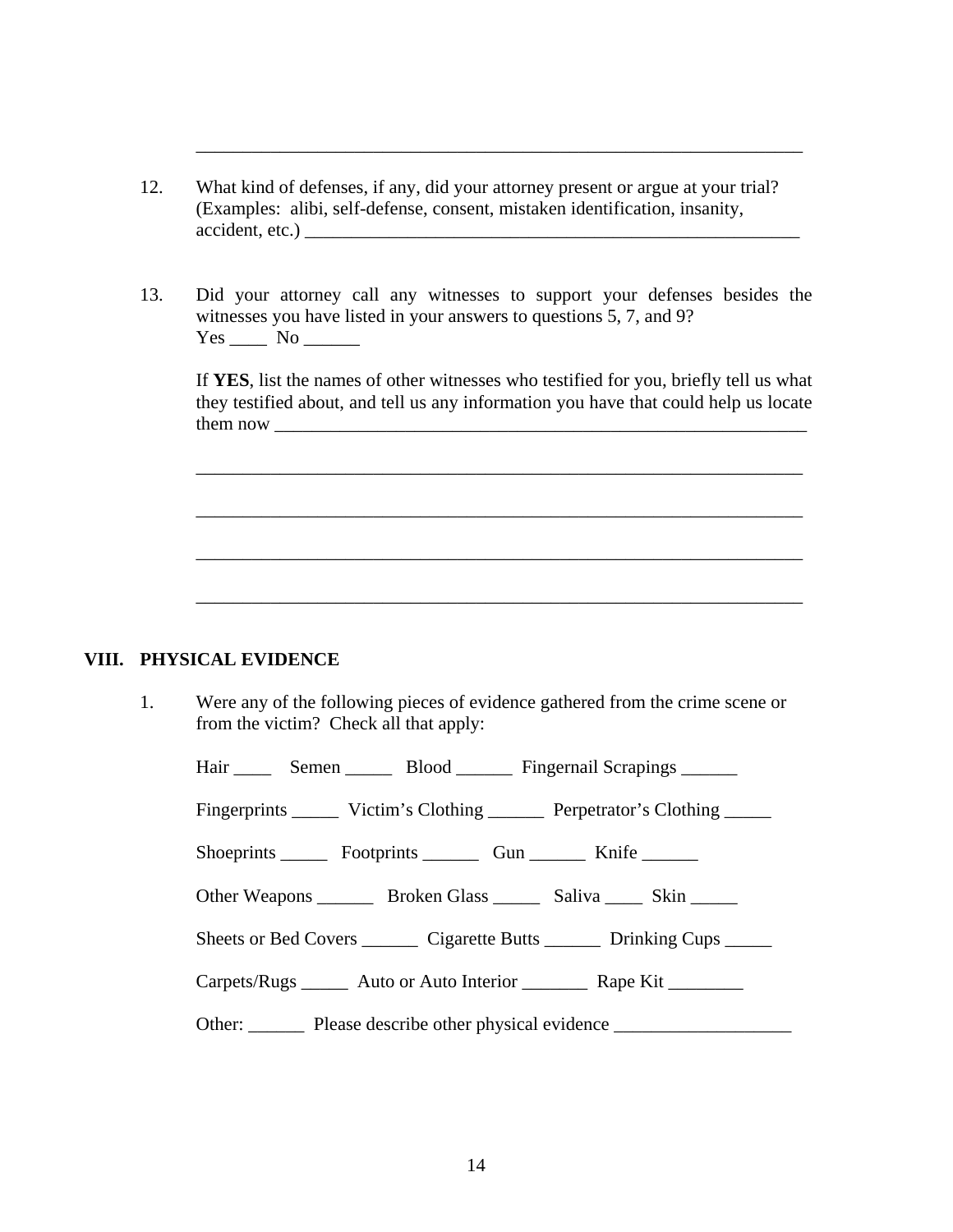| 2. | Was any testing done on any of this physical evidence? Yes _______ No ______                               |
|----|------------------------------------------------------------------------------------------------------------|
|    | If YES, which pieces of evidence were tested, what kind of testing was done, and<br>what were the results? |
|    | ,我们也不会有什么。""我们的人,我们也不会有什么?""我们的人,我们也不会有什么?""我们的人,我们也不会有什么?""我们的人,我们也不会有什么?""我们的人                           |
|    |                                                                                                            |
|    |                                                                                                            |
| 3. | Do you know if any of this evidence is still available for testing? Yes __ No __                           |
|    |                                                                                                            |
|    |                                                                                                            |
|    | ,我们也不能在这里的时候,我们也不能在这里的时候,我们也不能会在这里的时候,我们也不能会在这里的时候,我们也不能会在这里的时候,我们也不能会在这里的时候,我们也                           |
|    | APPEALS, 6500 MOTIONS, AND FEDERAL HABEAS                                                                  |
| 1. | After you were convicted, did you appeal to the Michigan Court of Appeals?<br>$Yes \_\_No \_\_$            |
|    |                                                                                                            |
|    |                                                                                                            |
|    |                                                                                                            |
|    | What issues did he or she raise on appeal (list all of them)? ___________________                          |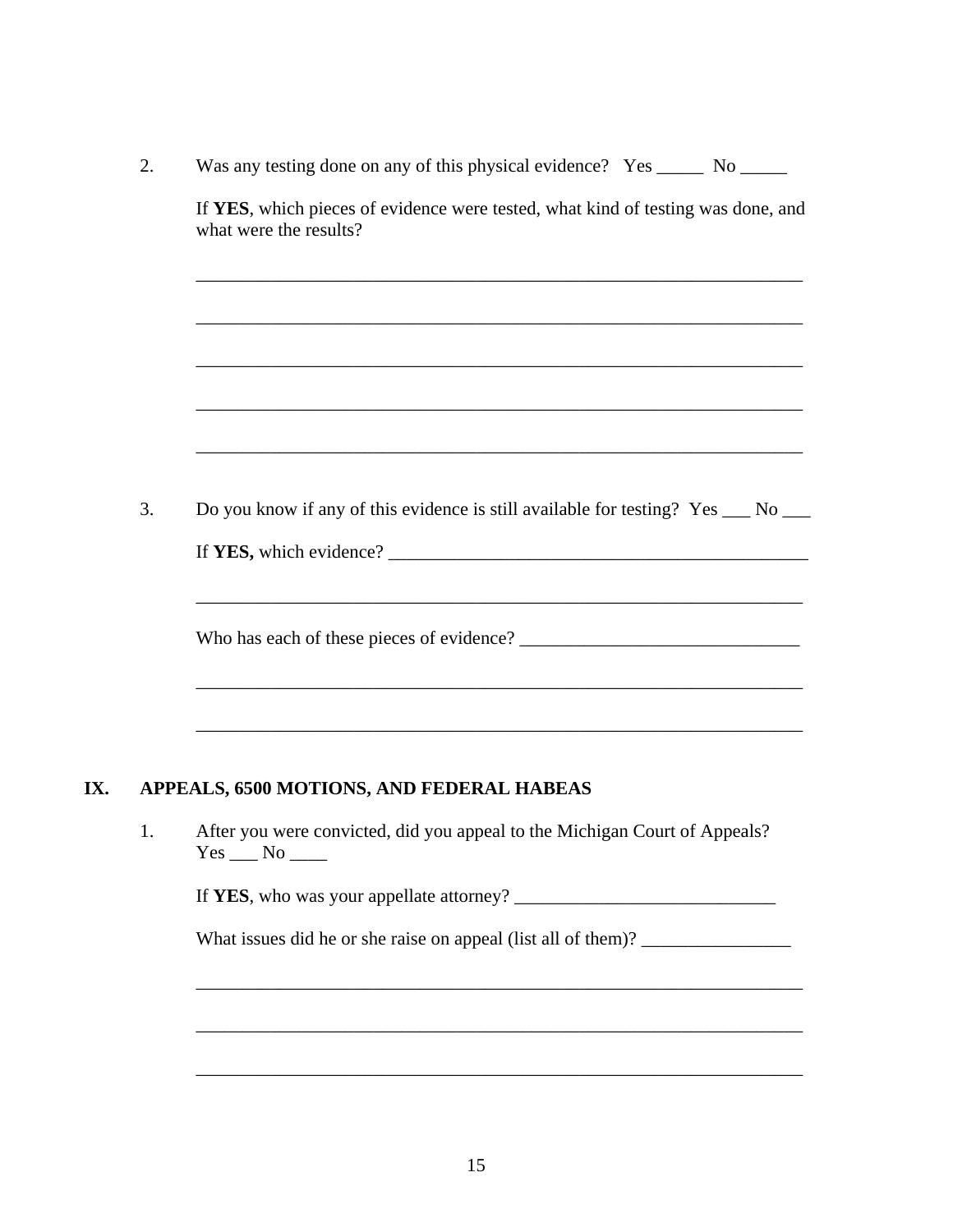2. Did your appellate or trial attorney file any motions in the trial court after you were convicted but before your appeal was decided? (Examples: Motion for Resentencing, Motion for New Trial, Motion for Evidentiary Hearing, etc.) Yes \_\_\_\_\_\_ No \_\_\_\_\_\_

\_\_\_\_\_\_\_\_\_\_\_\_\_\_\_\_\_\_\_\_\_\_\_\_\_\_\_\_\_\_\_\_\_\_\_\_\_\_\_\_\_\_\_\_\_\_\_\_\_\_\_\_\_\_\_\_\_\_\_\_\_\_\_\_\_

If **YES**, what motions were filed and for each motion tell us whether the judge held a hearing and what ruling the judge made on that motion.

\_\_\_\_\_\_\_\_\_\_\_\_\_\_\_\_\_\_\_\_\_\_\_\_\_\_\_\_\_\_\_\_\_\_\_\_\_\_\_\_\_\_\_\_\_\_\_\_\_\_\_\_\_\_\_\_\_\_\_\_\_\_\_\_\_

\_\_\_\_\_\_\_\_\_\_\_\_\_\_\_\_\_\_\_\_\_\_\_\_\_\_\_\_\_\_\_\_\_\_\_\_\_\_\_\_\_\_\_\_\_\_\_\_\_\_\_\_\_\_\_\_\_\_\_\_\_\_\_\_\_

3. Before your appeal was decided, did your appellate attorney ask the Michigan Court of Appeals to remand your case back to the trial court for some kind of hearing? Yes \_\_\_\_\_ No \_\_\_\_\_\_

 $\overline{\phantom{a}}$  ,  $\overline{\phantom{a}}$  ,  $\overline{\phantom{a}}$  ,  $\overline{\phantom{a}}$  ,  $\overline{\phantom{a}}$  ,  $\overline{\phantom{a}}$  ,  $\overline{\phantom{a}}$  ,  $\overline{\phantom{a}}$  ,  $\overline{\phantom{a}}$  ,  $\overline{\phantom{a}}$  ,  $\overline{\phantom{a}}$  ,  $\overline{\phantom{a}}$  ,  $\overline{\phantom{a}}$  ,  $\overline{\phantom{a}}$  ,  $\overline{\phantom{a}}$  ,  $\overline{\phantom{a}}$ 

If **YES**, what kind of hearing did your appellate attorney request, was the remand granted, and, if the remand was granted, what was the result of the hearing in front of the trial judge?

\_\_\_\_\_\_\_\_\_\_\_\_\_\_\_\_\_\_\_\_\_\_\_\_\_\_\_\_\_\_\_\_\_\_\_\_\_\_\_\_\_\_\_\_\_\_\_\_\_\_\_\_\_\_\_\_\_\_\_\_\_\_\_\_\_

\_\_\_\_\_\_\_\_\_\_\_\_\_\_\_\_\_\_\_\_\_\_\_\_\_\_\_\_\_\_\_\_\_\_\_\_\_\_\_\_\_\_\_\_\_\_\_\_\_\_\_\_\_\_\_\_\_\_\_\_\_\_\_\_\_

\_\_\_\_\_\_\_\_\_\_\_\_\_\_\_\_\_\_\_\_\_\_\_\_\_\_\_\_\_\_\_\_\_\_\_\_\_\_\_\_\_\_\_\_\_\_\_\_\_\_\_\_\_\_\_\_\_\_\_\_\_\_\_\_\_

4. If you appealed to the Michigan Court of Appeals after your conviction, did your appeal then go on to the Michigan Supreme Court? Yes \_\_\_ No \_\_\_\_

\_\_\_\_\_\_\_\_\_\_\_\_\_\_\_\_\_\_\_\_\_\_\_\_\_\_\_\_\_\_\_\_\_\_\_\_\_\_\_\_\_\_\_\_\_\_\_\_\_\_\_\_\_\_\_\_\_\_\_\_\_\_\_\_\_

If **YES**, who was your attorney in the Michigan Supreme Court, if you had one? \_\_\_\_\_\_\_\_\_\_\_\_\_\_\_\_\_\_\_\_\_\_\_\_\_\_\_\_\_\_\_\_\_\_\_\_\_\_\_\_\_\_\_\_\_\_\_\_\_\_\_\_\_\_\_\_\_\_\_\_\_\_\_\_\_

5. Have you filed any Motions for Relief from Judgment ("6500 Motions") in the trial court? Yes No

If **YES,** when did you file the motion or motions? \_\_\_\_\_\_\_\_\_\_\_\_\_\_\_\_\_\_\_\_\_\_\_\_\_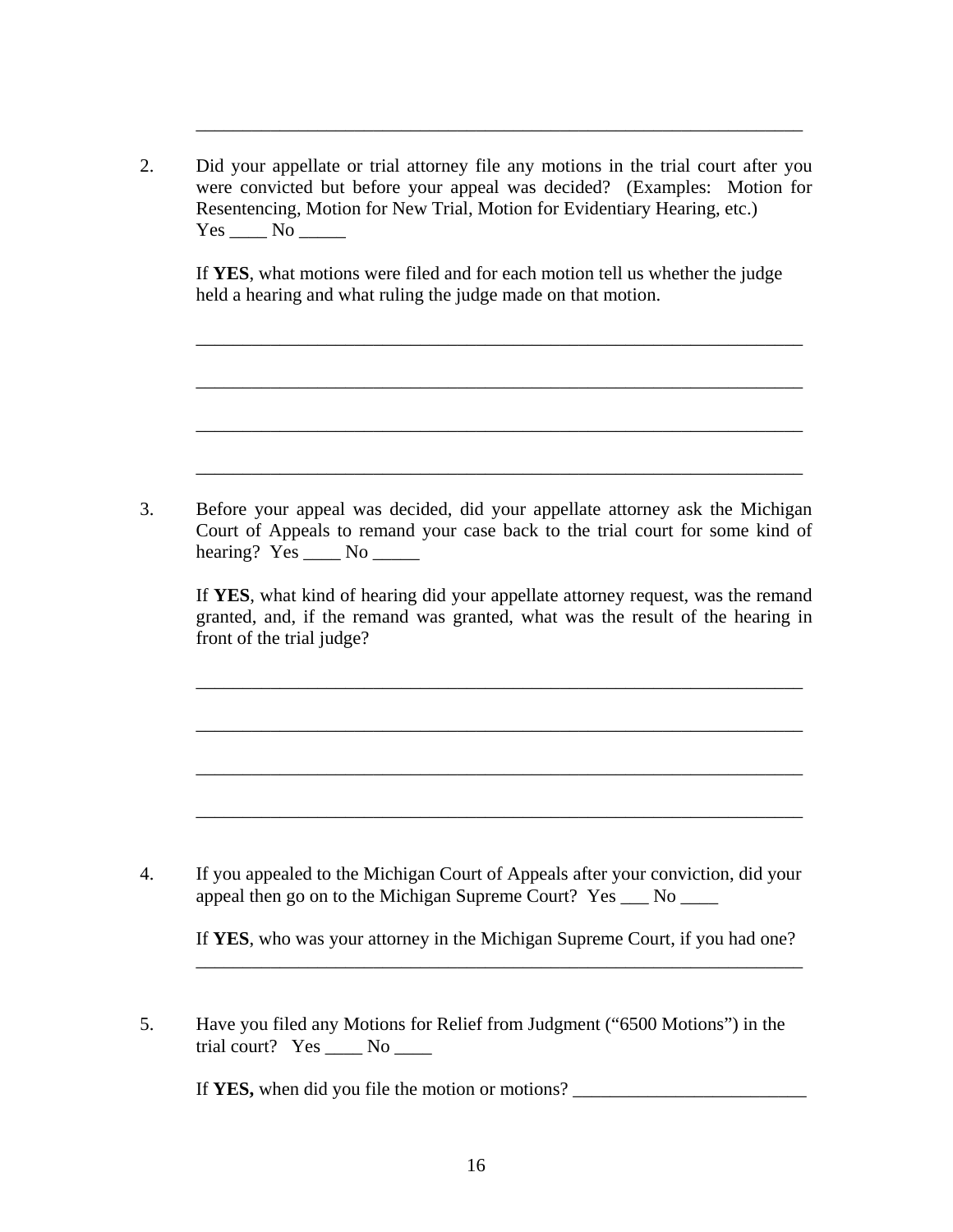If you had any attorneys for your 6500 motions, who were they?

 List all of the issues raised in your 6500 motions and how the judge ruled on each issue:

\_\_\_\_\_\_\_\_\_\_\_\_\_\_\_\_\_\_\_\_\_\_\_\_\_\_\_\_\_\_\_\_\_\_\_\_\_\_\_\_\_\_\_\_\_\_\_\_\_\_\_\_\_\_\_\_\_\_\_\_\_\_\_\_\_

\_\_\_\_\_\_\_\_\_\_\_\_\_\_\_\_\_\_\_\_\_\_\_\_\_\_\_\_\_\_\_\_\_\_\_\_\_\_\_\_\_\_\_\_\_\_\_\_\_\_\_\_\_\_\_\_\_\_\_\_\_\_\_\_\_

\_\_\_\_\_\_\_\_\_\_\_\_\_\_\_\_\_\_\_\_\_\_\_\_\_\_\_\_\_\_\_\_\_\_\_\_\_\_\_\_\_\_\_\_\_\_\_\_\_\_\_\_\_\_\_\_

\_\_\_\_\_\_\_\_\_\_\_\_\_\_\_\_\_\_\_\_\_\_\_\_\_\_\_\_\_\_\_\_\_\_\_\_\_\_\_\_\_\_\_\_\_\_\_\_\_\_\_\_\_\_\_\_\_\_\_\_\_\_\_\_\_

\_\_\_\_\_\_\_\_\_\_\_\_\_\_\_\_\_\_\_\_\_\_\_\_\_\_\_\_\_\_\_\_\_\_\_\_\_\_\_\_\_\_\_\_\_\_\_\_\_\_\_\_\_\_\_\_\_\_\_\_\_\_\_\_\_

\_\_\_\_\_\_\_\_\_\_\_\_\_\_\_\_\_\_\_\_\_\_\_\_\_\_\_\_\_\_\_\_\_\_\_\_\_\_\_\_\_\_\_\_\_\_\_\_\_\_\_\_\_\_\_\_\_\_\_\_\_\_\_\_\_

\_\_\_\_\_\_\_\_\_\_\_\_\_\_\_\_\_\_\_\_\_\_\_\_\_\_\_\_\_\_\_\_\_\_\_\_\_\_\_\_\_\_\_\_\_\_\_\_\_\_\_\_\_\_\_\_\_\_\_\_\_\_\_\_\_

\_\_\_\_\_\_\_\_\_\_\_\_\_\_\_\_\_\_\_\_\_\_\_\_\_\_\_\_\_\_\_\_\_\_\_\_\_\_\_\_\_\_\_\_\_\_\_\_\_\_\_\_\_\_\_\_\_\_\_\_\_\_\_\_\_

If you did file a 6500 motion, was that motion appealed to the Michigan Court of Appeals?

Yes \_\_\_\_\_\_\_ No \_\_\_\_\_

\_\_\_\_\_\_\_\_\_\_\_\_\_\_\_\_\_\_\_\_\_\_\_\_\_\_\_

If **YES**, what issues were raised on appeal, and how did the Michigan Court of Appeals rule on the appeal?

\_\_\_\_\_\_\_\_\_\_\_\_\_\_\_\_\_\_\_\_\_\_\_\_\_\_\_\_\_\_\_\_\_\_\_\_\_\_\_\_\_\_\_\_\_\_\_\_\_\_\_\_\_\_\_\_\_\_\_\_\_\_\_\_\_

\_\_\_\_\_\_\_\_\_\_\_\_\_\_\_\_\_\_\_\_\_\_\_\_\_\_\_\_\_\_\_\_\_\_\_\_\_\_\_\_\_\_\_\_\_\_\_\_\_\_\_\_\_\_\_\_\_\_\_\_\_\_\_\_\_

If your 6500 motion was appealed to the Michigan Court of Appeals, was it also appealed to the Michigan Supreme Court? Yes \_\_\_\_\_ No \_\_\_\_

Do you still have a 6500 motion pending either in the trial court or on appeal? If **YES**, in which court is the 6500 motion currently pending?

6. Have you filed a habeas corpus petitions in federal court? Yes \_\_\_\_ No \_\_\_\_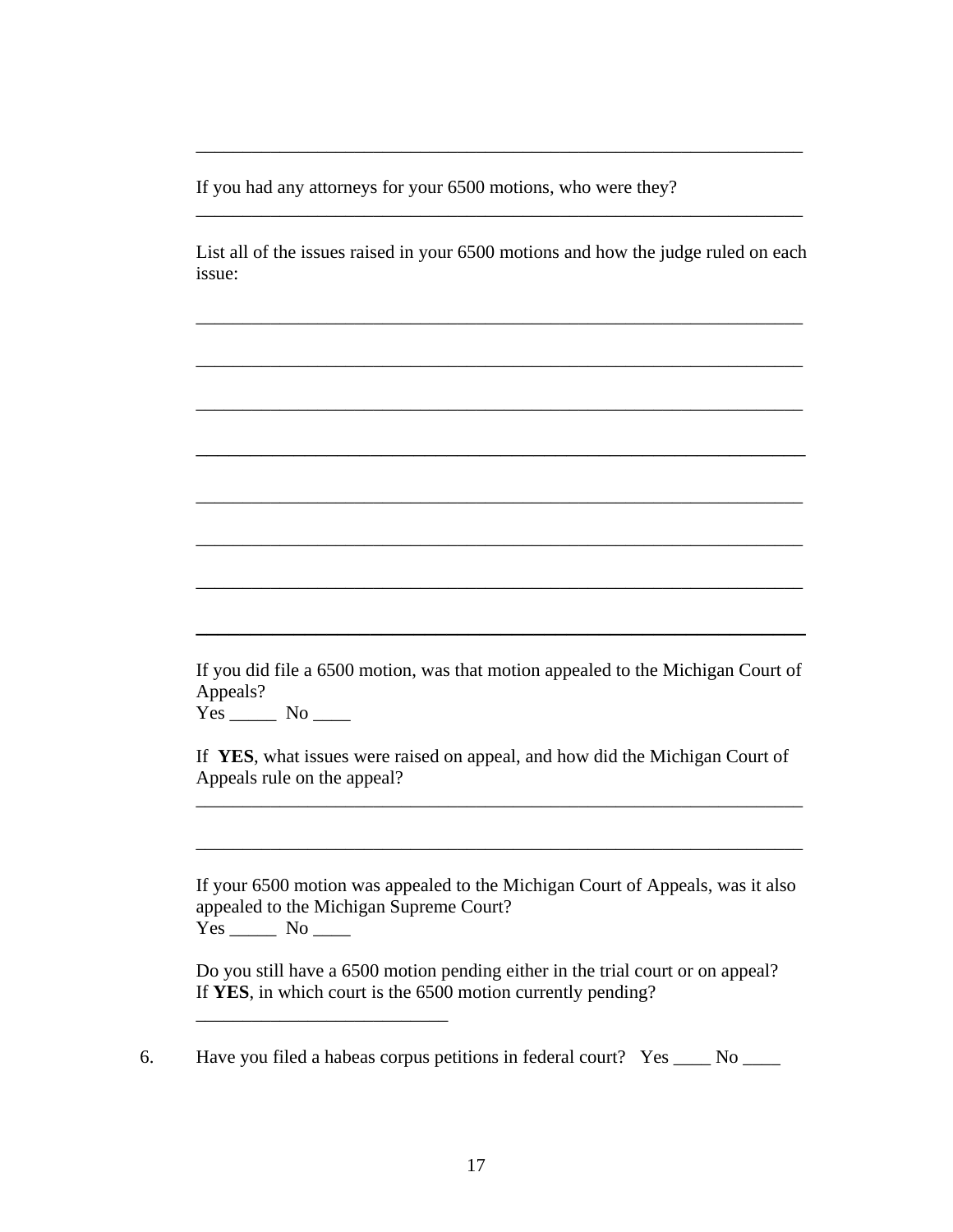If **YES,** when did you file the habeas corpus petition?

\_\_\_\_\_\_\_\_\_\_\_\_\_\_\_\_\_\_\_\_\_\_\_\_\_\_

Which federal judge heard your habeas petition? \_\_\_\_\_\_\_\_\_\_\_\_\_\_\_\_\_\_\_\_\_\_\_\_\_\_\_\_\_\_\_\_

 If you had attorneys for your habeas corpus petition, who were they?  $\frac{1}{2}$  ,  $\frac{1}{2}$  ,  $\frac{1}{2}$  ,  $\frac{1}{2}$  ,  $\frac{1}{2}$  ,  $\frac{1}{2}$  ,  $\frac{1}{2}$  ,  $\frac{1}{2}$  ,  $\frac{1}{2}$  ,  $\frac{1}{2}$  ,  $\frac{1}{2}$  ,  $\frac{1}{2}$  ,  $\frac{1}{2}$  ,  $\frac{1}{2}$  ,  $\frac{1}{2}$  ,  $\frac{1}{2}$  ,  $\frac{1}{2}$  ,  $\frac{1}{2}$  ,  $\frac{1$ 

 List all of the issues raised in your federal habeas corpus petition and how the federal judge ruled on each issue:

\_\_\_\_\_\_\_\_\_\_\_\_\_\_\_\_\_\_\_\_\_\_\_\_\_\_\_\_\_\_\_\_\_\_\_\_\_\_\_\_\_\_\_\_\_\_\_\_\_\_\_\_\_\_\_\_\_\_\_\_\_\_\_\_\_

\_\_\_\_\_\_\_\_\_\_\_\_\_\_\_\_\_\_\_\_\_\_\_\_\_\_\_\_\_\_\_\_\_\_\_\_\_\_\_\_\_\_\_\_\_\_\_\_\_\_\_\_\_\_\_\_\_\_\_\_\_\_\_\_\_

\_\_\_\_\_\_\_\_\_\_\_\_\_\_\_\_\_\_\_\_\_\_\_\_\_\_\_\_\_\_\_\_\_\_\_\_\_\_\_\_\_\_\_\_\_\_\_\_\_\_\_\_\_\_\_\_

\_\_\_\_\_\_\_\_\_\_\_\_\_\_\_\_\_\_\_\_\_\_\_\_\_\_\_\_\_\_\_\_\_\_\_\_\_\_\_\_\_\_\_\_\_\_\_\_\_\_\_\_\_\_\_\_\_\_\_\_\_\_\_\_\_

\_\_\_\_\_\_\_\_\_\_\_\_\_\_\_\_\_\_\_\_\_\_\_\_\_\_\_\_\_\_\_\_\_\_\_\_\_\_\_\_\_\_\_\_\_\_\_\_\_\_\_\_\_\_\_\_\_\_\_\_\_\_\_\_\_

If you did file a habeas corpus petition, was there an appeal to the 6th Circuit?  $Yes \_\_ No \_\_$ 

**\_\_\_\_\_\_\_\_\_\_\_\_\_\_\_\_\_\_\_\_\_\_\_\_\_\_\_\_\_\_\_\_\_\_\_\_\_\_\_\_\_\_\_\_\_\_\_\_\_\_\_\_\_\_\_\_**

If **YES**, what issues were raised on the appeal to the 6th Circuit? \_\_\_\_\_\_\_\_\_\_\_\_\_\_

\_\_\_\_\_\_\_\_\_\_\_\_\_\_\_\_\_\_\_\_\_\_\_\_\_\_\_\_\_\_\_\_\_\_\_\_\_\_\_\_\_\_\_\_\_\_\_\_\_\_\_\_\_\_\_\_\_\_\_\_\_\_\_\_\_

Do you still have a federal habeas corpus petition motion pending either with the federal court or on appeal? Yes \_\_\_\_\_ No \_\_\_\_

\_\_\_\_\_\_\_\_\_\_\_\_\_\_\_\_\_\_\_\_\_\_\_\_\_\_\_\_\_\_\_\_\_\_\_\_\_\_\_\_\_\_\_\_\_\_\_\_\_\_\_\_\_\_\_\_\_\_\_\_\_\_\_\_\_

\_\_\_\_\_\_\_\_\_\_\_\_\_\_\_\_\_\_\_\_\_\_\_\_\_\_\_\_\_\_\_\_\_\_\_\_\_\_\_\_\_\_\_\_\_\_\_\_\_\_\_\_\_\_\_\_\_\_\_\_\_\_\_\_\_

If **YES**, in which court is the habeas corpus petition currently pending?

7. Are you currently represented by any attorneys? Yes \_\_\_\_\_ No \_\_\_\_\_\_

\_\_\_\_\_\_\_\_\_\_\_\_\_\_\_\_\_\_\_\_\_\_\_\_\_\_\_\_\_\_\_\_\_\_\_\_

If **YES,** who are your current attorney? \_\_\_\_\_\_\_\_\_\_\_\_\_\_\_\_\_\_\_\_\_\_\_\_\_\_\_\_\_\_\_\_\_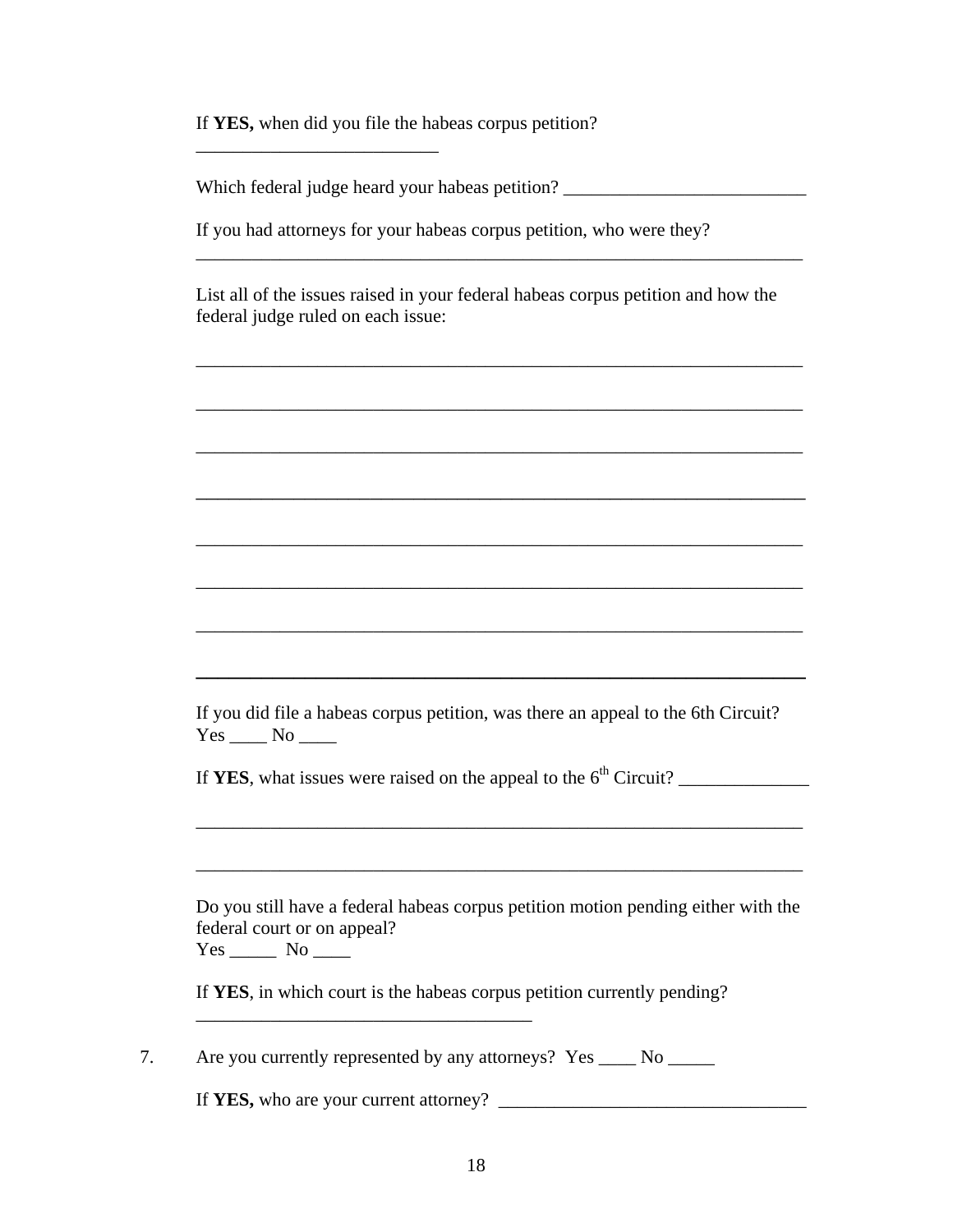### **X. CASE MATERIALS**

Please check the documents or materials below that you could make available to us if we requested them. **Do NOT send us any documents or materials now or at any time until and unless we request them.**

\_\_\_\_\_\_\_\_\_\_\_\_\_\_\_\_\_\_\_\_\_\_\_\_\_\_\_\_\_\_\_\_\_\_\_\_\_\_\_\_\_\_\_\_\_\_\_\_\_\_\_\_\_\_\_\_\_\_\_\_\_\_\_\_\_

| <b>Pretrial Hearing Transcripts</b>                         |  |
|-------------------------------------------------------------|--|
| Police Reports                                              |  |
| <b>Trial or Plea Transcripts</b>                            |  |
| <b>Sentencing Transcript</b>                                |  |
| Physical Evidence, Laboratory, or Medical Reports           |  |
| <b>Presentence Report</b>                                   |  |
| Brief on Appeal or Application to Michigan Court of Appeals |  |
| Prosecutor's Brief to Michigan Court of Appeals             |  |
| Opinion or Order of Court of Appeals                        |  |
| Motion for Relief from Judgment (6500 Motion)               |  |
| Opinion or Order of Trial Court on 6500 Motion              |  |
| <b>Federal Habeas Corpus Petition</b>                       |  |

**If you do not have some of these documents but someone else does, please provide us with the name, address, and telephone number of the person who does have them and tell us which of the above documents this person has.** 

\_\_\_\_\_\_\_\_\_\_\_\_\_\_\_\_\_\_\_\_\_\_\_\_\_\_\_\_\_\_\_\_\_\_\_\_\_\_\_\_\_\_\_\_\_\_\_\_\_\_\_\_\_\_\_\_\_\_\_\_\_\_\_\_\_\_\_

\_\_\_\_\_\_\_\_\_\_\_\_\_\_\_\_\_\_\_\_\_\_\_\_\_\_\_\_\_\_\_\_\_\_\_\_\_\_\_\_\_\_\_\_\_\_\_\_\_\_\_\_\_\_\_\_\_

\_\_\_\_\_\_\_\_\_\_\_\_\_\_\_\_\_\_\_\_\_\_\_\_\_\_\_\_\_\_\_\_\_\_\_\_\_\_\_\_\_\_\_\_\_\_\_\_\_\_\_\_\_\_\_\_\_